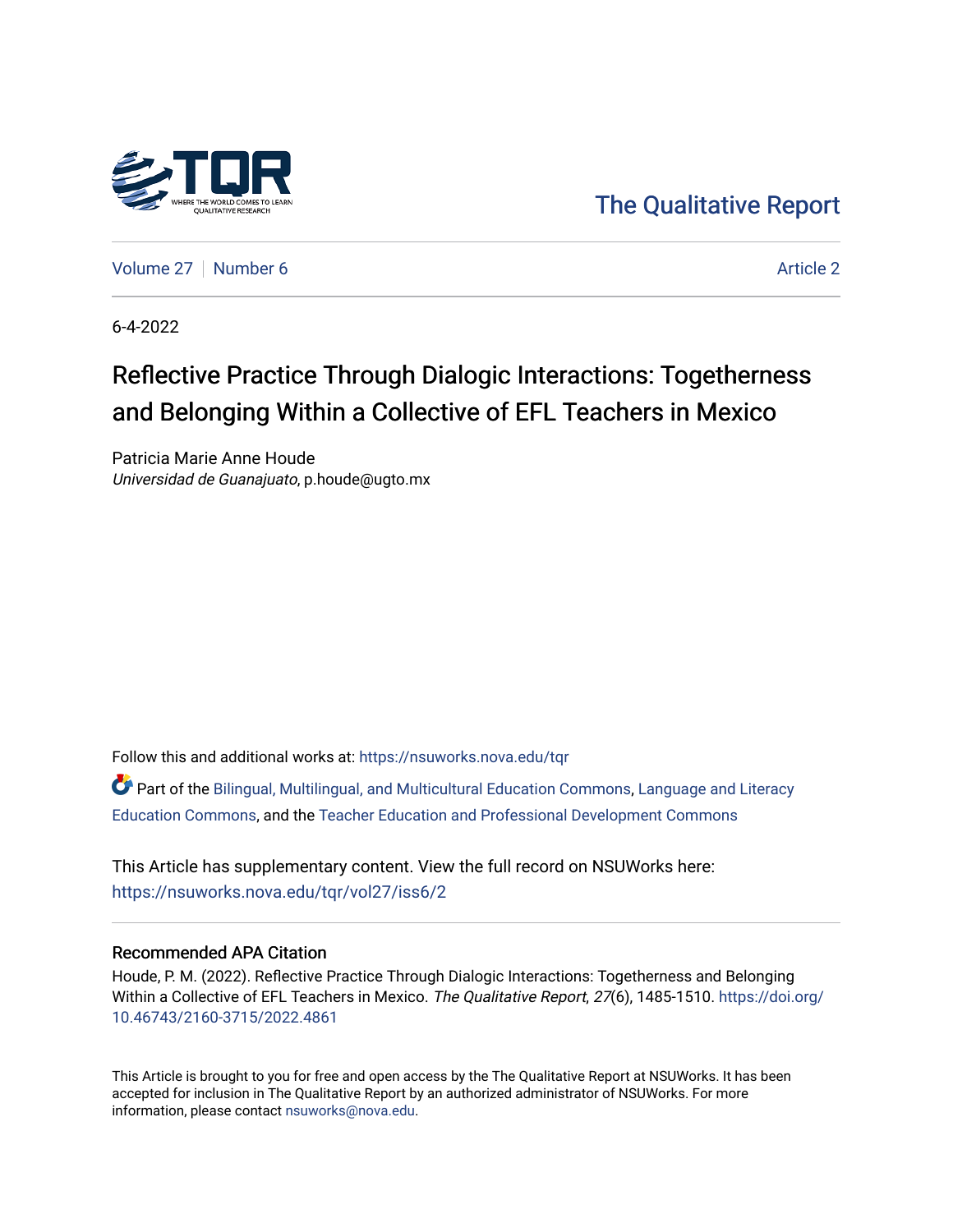# **Qualitative Research Graduate Certificate** Indulge in Culture Exclusively Online . 18 Credits



# Reflective Practice Through Dialogic Interactions: Togetherness and Belonging Within a Collective of EFL Teachers in Mexico

**LEARN MORE** 

# Abstract

This study tackles the lack of collective models to analyze teaching practices by employing a bottom-up and collaborative approach for engaging in Reflective Practice (RP) for English as a Foreign Language (EFL) teachers in a Mexican context. The Collective Accompaniment Model (CAM; Guillemette, 2014) served to develop reflection with peers at the same hierarchical level, allowing for reflection to evolve over time. The research question was "What are the contributions of other colleagues' interactions to support reflective practice via collective accompaniment with EFL teachers in Mexico"? The methodology employed during the inquiry was action research (AR) with nine EFL teachers who had graduated or were in the last year of the BA TESOL degree in a public university in Guanajuato in Mexico. Data collection instruments such as verbal and written accounts of reflection were employed via the CAM, and data were analyzed using inductive and deductive coding. The findings show that the CAM provided a dialogic venue strengthening the reflective process. Each participant analyzed individual aspects of their professional practice through sharing experiences, creating a sense of togetherness, and belonging. This study calls for dialogic ways to carry out RP with EFL teachers in Mexico to adjust EFL teaching practices.

# Keywords

action research, collective accompaniment model, dialogic English as a Foreign Language (EFL), reflective practice (RP), socio-constructivism

# Creative Commons License



This work is licensed under a [Creative Commons Attribution-Noncommercial-Share Alike 4.0 International](https://creativecommons.org/licenses/by-nc-sa/4.0/)  [License](https://creativecommons.org/licenses/by-nc-sa/4.0/).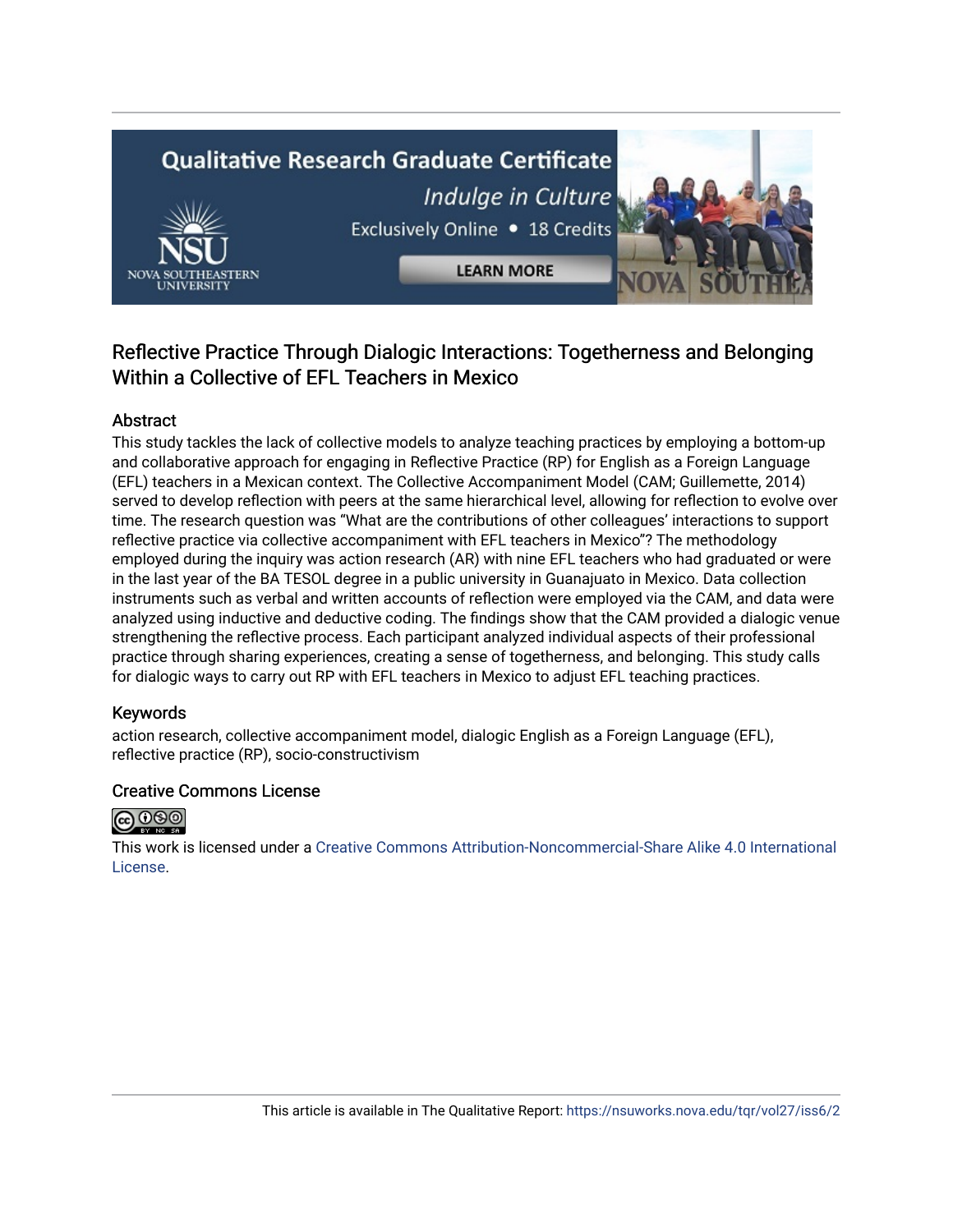

# **Reflective Practice Through Dialogic Interactions: Togetherness and Belonging Within a Collective of EFL Teachers in Mexico**

Patricia Houde Language Department, University of Guanajuato, Mexico

This study tackles the lack of collective models to analyze teaching practices by employing a bottom-up and collaborative approach for engaging in Reflective Practice (RP) for English as a Foreign Language (EFL) teachers in a Mexican context. The Collective Accompaniment Model (CAM; Guillemette, 2014) served to develop reflection with peers at the same hierarchical level, allowing for reflection to evolve over time. The research question was "What are the contributions of other colleagues' interactions to support reflective practice via collective accompaniment with EFL teachers in Mexico"? The methodology employed during the inquiry was action research (AR) with nine EFL teachers who had graduated or were in the last year of the BA TESOL degree in a public university in Guanajuato in Mexico. Data collection instruments such as verbal and written accounts of reflection were employed via the CAM, and data were analyzed using inductive and deductive coding. The findings show that the CAM provided a dialogic venue strengthening the reflective process. Each participant analyzed individual aspects of their professional practice through sharing experiences, creating a sense of togetherness, and belonging. This study calls for dialogic ways to carry out RP with EFL teachers in Mexico to adjust EFL teaching practices.

*Keywords:* action research, collective accompaniment model, dialogic English as a Foreign Language (EFL), reflective practice (RP), socio-constructivism

# **Introduction**

Reflection can be a lonely process especially if practitioners operate alone or in a vacuum, relatively cut off from the rest of the world. In the field of English as a Foreign Language (EFL) teaching practice in Mexico, due to physical distance and local circumstances, EFL teachers often work as specialists in isolation without the benefit of sharing knowledge with EFL colleagues in the same field. For EFL teachers in the Mexican context, the feeling of isolation, limited time and support, classroom planning and preparation, and shortage of resources and materials contribute to a lack of reflection in teaching practice. After leaving their BA, teachers are often left on their own, lacking contact and guidance as to what to do to find resources to resolve issues in their practice. Rodgers (2002) pointed out that reflection can happen "in solitude" (p. 863) and Schön (1983) stated that a "teacher's isolation in her classroom works against reflection-in-action. She needs to communicate her private puzzles and insights, to test them against the views of her peers" (p. 333). This feeling of isolation is problematic for teachers who are working by themselves because of the lack of opportunities for sharing experience and knowledge as there is no time and space for reflective practice (RP) to be conducted in innovative, collaborative, bottom-up, and supportive approaches.

In my experience, RP is commonly done through written journal accounts, not shared with others, and often imposed which is certainly the case for teachers completing a B.A. in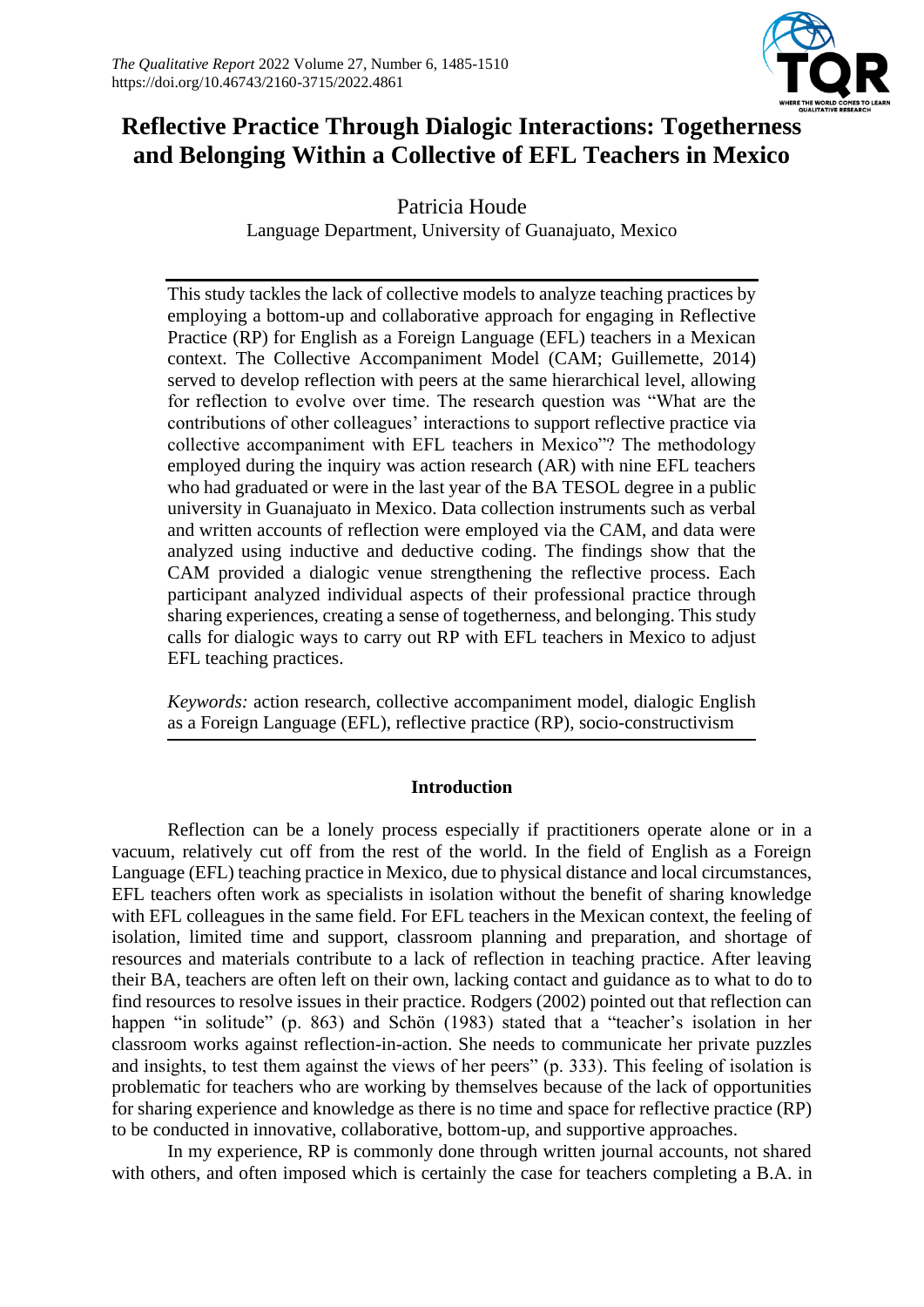Teaching English to Speakers of Other Languages (TESOL) in Mexico. Hobbs (2007) wrote that student-teachers often espouse a negative attitude towards reflective assignments because they perceive them to be "imposed course requirements, with no real meaning for themselves" (p. 59). I believe that reflection should not be imposed, and some authors go as far as to claim that in teacher education, RP is faked by students who, as part of their classes often must engage in written reflection about their teaching practicum, producing what professors want to hear to get better grades (Mann & Walsh, 2013, p. 299). As per Hobbs (2007), if RP tasks are to become institutionalized chores, this could result in superficial engagement and inauthentic reflection such as the so-called "fake evidence" of reflection.

The problem at the base of this inquiry lies on the lack of importance awarded to reflection reported by students in an EFL teaching program (Richter, 2014), the lack of time to reflect on practice in a world in continuous *mouvance* (Guillemette, 2017), the lack of professional development opportunities for EFL Mexican teachers (Roux & Mendoza Valladares, 2014), the lack of meaningful collaborative models of reflection (Mann & Walsh, 2015), as well as the shared feeling of isolation that many teachers experience after graduating from teacher education programs in Mexico.

The purpose of my inquiry was to learn about the possible benefits of reflecting on teaching practices with other professionals, joining together to look at one's practice with new sets of eyes and resolve one's puzzling professional issues. In my view, the need for the study was in terms of compensating for the lack of collaborative inquiries of RP in Mexico and to provide dialogic reflection (Mann & Walsh, 2017) with peers at the same hierarchical level. I wanted to provide a forum in which teachers would first analyse their practice with others and identify specific issues that they wanted to tackle for an action research (AR) project. This way, this professional development would not be imposed and would be based according to teachers' individual needs after having done an analysis on what was problematic in their teaching. In my research, I wanted to see if and how collective reflection would emerge within a group of EFL professionals who freely chose to participate. I was interested in learning how collaboration between teachers might impact the reflective process and teaching practices over time. I wanted to see the result of a collective reflective inquiry process to analyse teaching practices, based on data-led descriptions with reflective verbatims, giving a voice to the participants. I was also interested in discovering what the introspective continuum would evolve during a collective accompaniment approach to RP. As per Godínez Martínez (2021), collaborative reflection in English language teaching enables "engagement in reflective procedures as well as in personal continuous professional development processes" (p. 1).

Therefore, in this study I intend to present a reflective model of analysis through collective accompaniment for EFL language teachers for tangible outcomes in practices, because of dialogic and collaborative RP. This type of collective RP process has seldom been documented in educational settings within Mexico. Although this is starting to change (Dzay Chulim, 2015; Godinez Martínez, 2017, 2018), it is worth noting that from a review of 116 studies on RP conducted between 2009 and 2014 in the field of TESOL teaching, Farrell (2016a) identified only two studies in the Latin American context, from Mercado and Baecher (2014), as well as from Banegas et al. (2013). With respect to reflective accompaniment, my quest was to inquire about the possible role of collective reflection on the analysis of EFL teaching practices. Hence, this article aims to examine the possible role of collective accompaniment on togetherness and belonging in a group of EFL teachers in Mexico.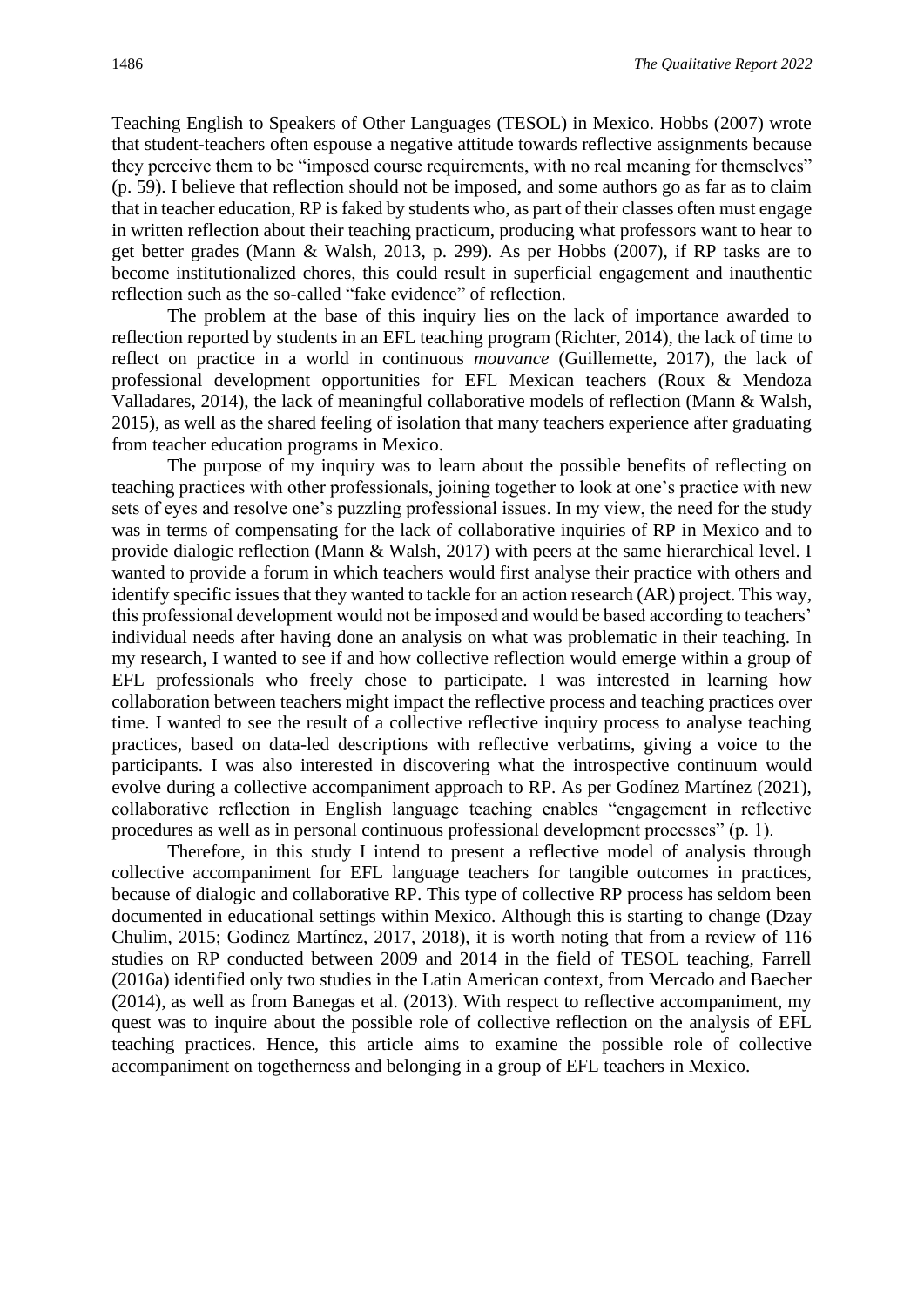# **Literature Review**

# **Dialogic Reflective Practice (RP)**

Dewey established the concept of reflective practice (RP) as a systematic and rigorous process of inquiry for problem-solving "through teachers' deliberate thoughtful dwelling on a specific event, incident or situation" (Burhan-Horasanlı & Ortaçtepe, 2016, p. 372). He stated that thoughts build upon one another in a consecutive manner determining the next ideas building in the mind. He explained that "the successive portions of the reflective thought grow out of one another and support one another; they do not come and go in a medley" (Dewey, 1910, p. 3). According to Schön (1983), RP is the ability to reflect on actions by engaging in a process of continuous learning rooted in professional knowledge and experiences (pp. 102- 104). RP has also been described as "a process which helps teachers make appropriate adjustments to their methodology, adapt and supplement materials and create as ideal as possible an experience for language learners" (Mann & Walsh, 2015, p. 17).

The importance of dialogic reflection, including discourse with others has been stressed in the literature on RP (Mann & Walsh, 2013, 2015, 2017; Walsh & Mann, 2015, 2019), as well as advocating for "a more dialogic, data-led and collaborative approach to reflective practice" (Mann & Walsh, 2013, p. 291). These authors have claimed that "RP is often presented as an individual process that does not foreground collaboration or participation in a community of practice" (p. 296), situating the value of working with others in carrying out reflection as often underestimated. Mann and Walsh (2013) referred to dialogic reflection process as a form of "discourse with self" (p. 297) for the act of sharing with others can greatly enhance individual reflection since "learning from other colleagues is not the same as a coconstructed sense of reflecting together through interaction" (p. 297).

In their AR study in Mexico, Dzay Chulim and Mann (2017) emphasized that participating ESL pre-service teachers sensed the usefulness of collaborative and dialogic reflection "as an opportunity to feel accompanied in the process of reflection" (p. 16). They stated that dialogic reflection "also activated personal reflection, based on others' comments and experiences" (p. 16) in which teachers felt supported while sharing their experience in teaching practice. Research focusing on collaborative RP while reflecting with others has been conducted by another Mexican scholar who says that "RP is a cyclical and gradual process that requires input and collaboration in order to ease critical reflection" (Godínez Martínez, 2018, p. 443). RP conducted dialogically with others "requires teachers to be 'ready' to break with routine thinking and fixed paradigms in order to take action according to what teachers may become aware of as a result of partaking in RP" (p. 443).

Mann and Walsh (2013, 2017) have stressed the importance of dialogic discourse to develop new RP dimensions clarifying that "learning from other colleagues is not the same as a co-constructed sense of reflecting together through interaction and underestimates dialogic processes of collaborative reflection" (2013, p. 297). This idea of dialogue aligns with Hatton and Smith (1995), who presented dialogic reflection involving discourse with self and others going back and forth between the two modes of reflection. Furthermore, it resonates with Kumaravadivelu (2012) as he claimed that "teaching is a reflective activity which at once shapes and is shaped by the doing of theorizing which in turn is bolstered by the collaborative process of dialogic inquiry" (p. xi). As per Mann and Walsh (2017), a dialogic approach to RP "addresses the need for more spoken forms of reflection and for a collaborative, rather than individual, approach." (p. 41). Likewise, they have argued that:

Any future repositioning of RP should emphasize dialogic collaboration and constructivist views of professional development. Developing experiential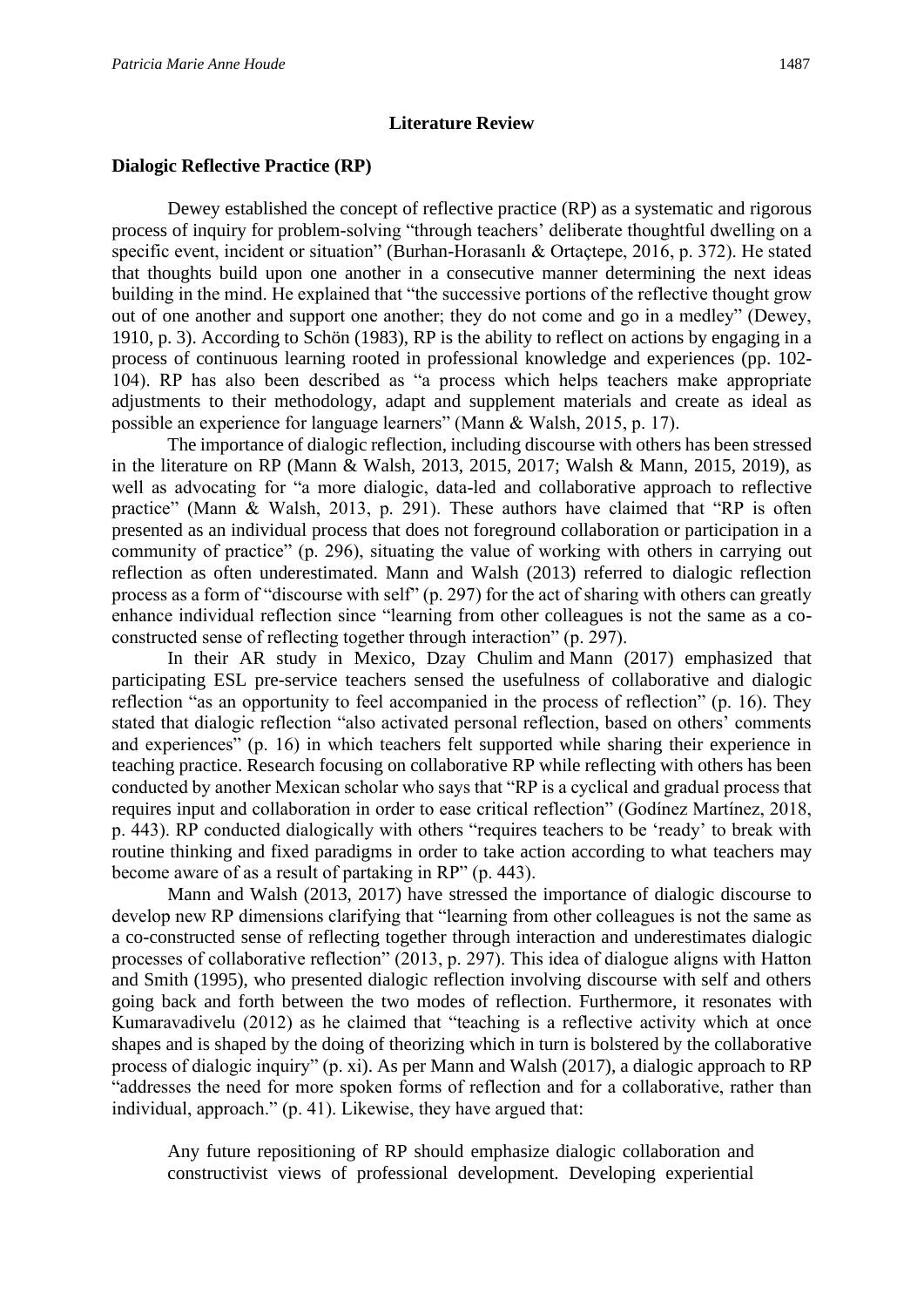knowledge, we suggest, is supported by collaborative discussion where thoughts and ideas about classroom practice are first articulated and then reformulated in a progression towards enhanced understanding. In this approach, reflection on practice does not occur in isolation, but in discussion with another practitioner. (Mann & Walsh, 2017, p. 2)

Collective RP is linked to peer coaching in the sense that peer coaching involves sharing equal responsibility between the parties "to build collegiality as teachers develop themselves professionally" (Richards & Farrell, 2005, p. 152).

The definition of RP adopted in this study is founded on social constructivism as "the act of stepping back to critically examine one's operating modes and analyze, both individually and collectively, the acts and actions carried out in the course of a professional intervention" (Lafortune, Lepage, & Aitken, 2009, p. 91). Considering the socio-cultural context where ESL teachers are generally working in isolation (Houde, 2019; Houde & Richter, 2018), I chose a socio-constructivist approach bringing people together for analyzing teaching practices was chosen.

### **Collective Accompaniment for Analyzing Practice**

Studies conducted with collective accompaniment as the one employed in this inquiry have guided and documented the adjustment of practitioners with educators in diverse school environment settings in Canada, Belgium, Switzerland, and France (Charlier et al., 2013; Gremion & Coen, 2016; Guillemette, 2011, 2014, 2017; Guillemette & Simon, 2014; Lafortune, Lepage, & Aitken, 2009; Lafortune, Lepage, Persechino, & Aitken, 2009; Lafortune, Lepage, Persechino, Bélanger, et al., 2009; Pallascio & Lafortune, 2000; Paul, 2015). The Collective Accompaniment Model (CAM) by Guillemette (2011, 2014, 2021) guiding the reflective process is designed to develop a bottom-up, socio-constructivist, organic reflective process moving from the inside-out. This model allows participants to engage in collaborative analysis as an instrument to carry out AR. RP supports practitioners when analyzing practices to bring unarticulated concepts to consciousness and possibly adopt positive changes (Farrell, 2013). The approach fosters the co-construction of new knowledge and awareness, therefore creating a shift in thinking. Moreover, the accompaniment model provided a sequenced framework allowing reflection to emerge with other colleagues.

Because of its nature, collective accompaniment follows a socio-constructivist approach based on engaging in discussion to construct new knowledge together with others. Lafortune, Lepage, and Aitken (2009) clarify the socio-constructivist perspective by positing that participants "structure their knowledge about the change and develop accompaniment skills through their interactions with the accompaniment provider and their peers" (p. 93). Lafortune and Deaudelin (2001) have provided the following explanation:

Socioconstructivist accompaniment is [a support measure used] to build accompanied persons' knowledge through peer interaction. This type of accompaniment entails monitoring and continuity. From a metacognitive and reflective viewpoint, [it] aims to encourage activation of previous experiences in order to foster knowledge building, to encourage sociocognitive conflict and profit from any conflict that arises during discussions, to co-construct in action, to highlight conceptions to take advantage of awareness of certain constructions. (p. 200)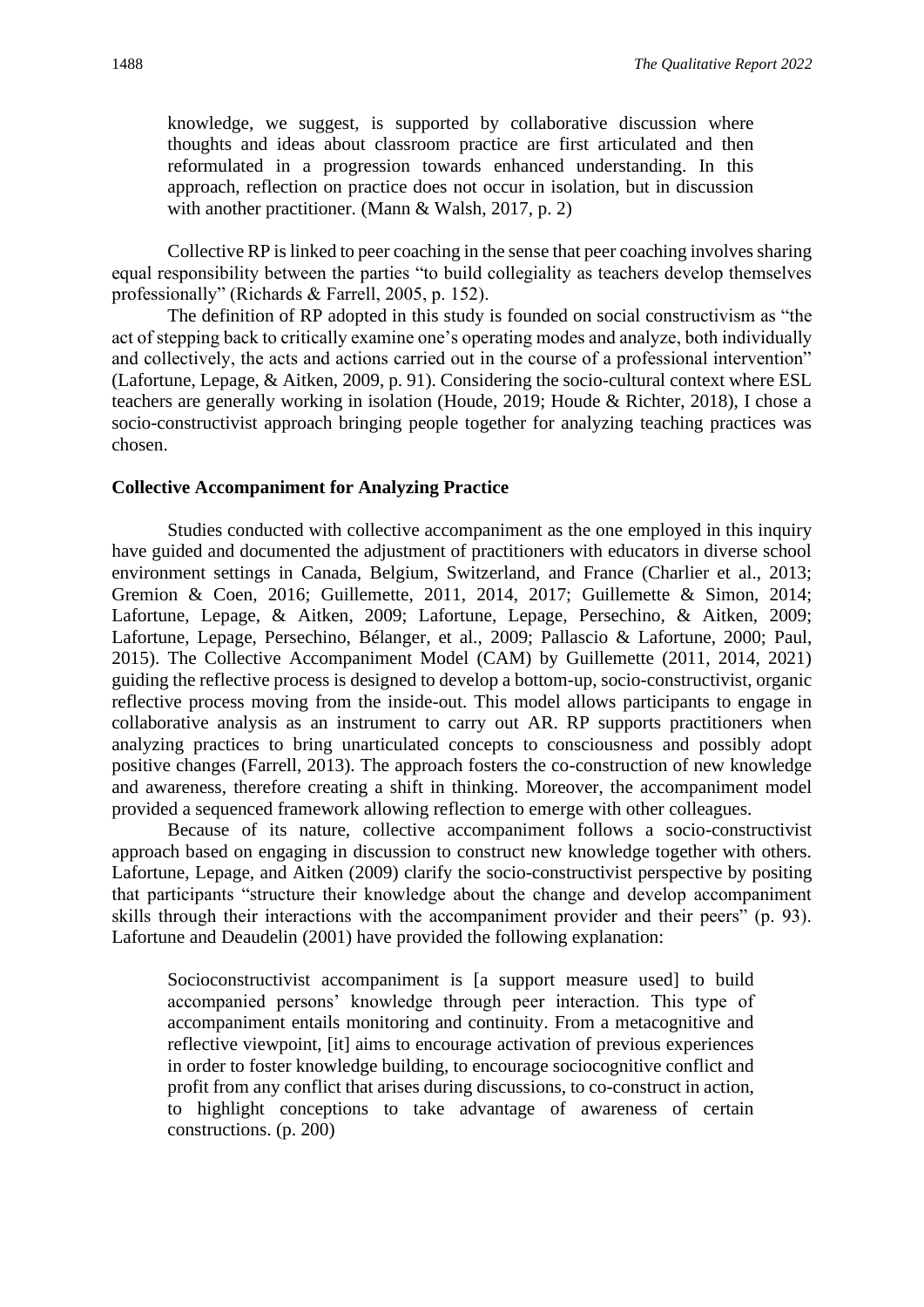Collective accompaniment has been used to analyze and adjust practices to implement long-lasting changes in educators' professional lives. During this process, participating teachers develop an action plan through AR to implement changes in their professional lives. Lafortune and Martin (2004) represent the socio-constructivist accompaniment process as a continuum where prior knowledge and professional expertise are transformed into new knowledge and new understandings to transform beliefs and practices. A new awareness is created through analytical reflection, allowing for a shift in perspective, leading to the adjustment of practices. The idea borrows from Vygotskiĭ's (1978) "Zone of Proximal Development" by focusing on a "puzzling" situation in current practice and moving towards a *desired* outcome to optimize pedagogical activities (Guillemette & Tardif, 2016). Starting with an issue that calls for attention in teaching practice, educators develop an action plan in their teaching context.

# **Author's Context**

The present inquiry was situated in Central Mexico, where I have been working as a full-time professor in a public University since 2011. This study was part of my doctoral research. Previously, I had obtained a BA in psychology, and a master's in education with a focus on EFL language teaching. The participants who partook in my doctoral research were previously known to me, as they had completed or were completing a BA TESOL where I have been teaching, although not all of them had been my former students. Socio-constructivism was the basis of my inquiry because of my education and beliefs in creating better societies by engaging and collaborating with others.

#### **Methodology**

# **Qualitative Inquiry and Action Research (AR)**

The objective for this inquiry was to look at how collective accompaniment might provide an operational framework for conducting RF collectively. The guiding question was "What are the contributions of other colleagues' interactions to support reflective practice via collective accompaniment with EFL teachers in Mexico?" My research called for direct contact with the research participants who shared reflection about their teaching practice. An AR (Lewin, 1946) methodology was indicated to see the effect of collective reflection on practices to analyze, document, accompany, and carry out the research process to implement changes in EFL teaching practices. The collective accompaniment process worked as a bottom-up approach for developing collective analysis dealing with individual's issues, working from a qualitative paradigm.

For this research inquiry process, I employed a qualitative perspective of analysis "to extract meaning from narrative discourse" (Paillé & Mucchielli, 2016, p. 13). The research design, based on a qualitative paradigm, included gathering, analyzing, and interpreting data from narrative information, focussing on narrative data using inductive and iterative techniques such as categorical and contextualizing strategies resulting in thematic analysis (Teddlie & Tashakkori, 2009, p. 6). An epistemological stance based on socio-constructivism and interpretive science contrasted well with the traditional or positivistic science (Kemmis as cited in Reason & Bradbury, 2008, p. 124), meaning that participants' voices and narratives were the basis of my study. The research method called for AR involving social change, proceeding "in a spiral of steps, each of which is composed of a circle of planning, action, and fact-finding, about the results of the action" (Lewin, 1946, p. 38). In conjunction with Hall (as cited in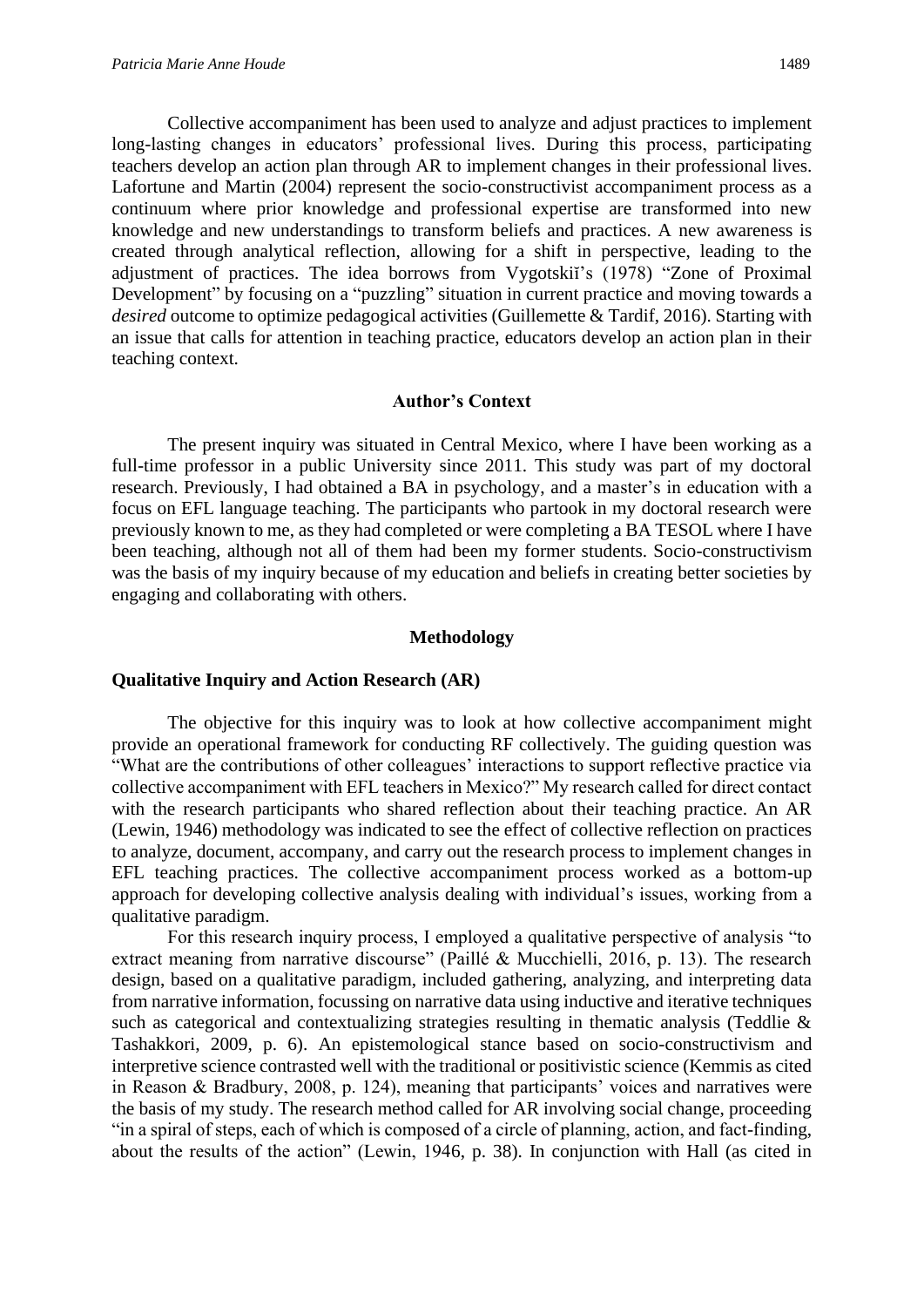Anadón & Savoie-Zajc, 2007), the process of the AR included discussion, questioning, and analysis. AR is defined as:

A participatory process concerned with developing practical knowing in the pursuit of worthwhile human purposes. It seeks to bring together action and reflection, theory, and practice, in participation with others, in the pursuit of practical solutions to issues of pressing concern to people, and more generally the flourishing of individual persons and their communities. (Reason & Bradbury, 2008, p. 4)

AR was a systemic process for contributing, studying, collecting data, and analyzing changes in a social setting. As Stringer (2014) claimed, it "is necessarily based on localized studies that focus on the need to understand how things are happening, rather than merely on what is happening" (p. 36). It has been implied that RP research within a positivist top-down approach falls into an "interventionist nature with generalizable and linear conclusions and implications for participants' practices" (Godínez Martínez, 2018, p. 443).

# **Collective Accompaniment Model (CAM)**

As the accompaniment facilitator and the researcher, I conducted the sessions guiding the reflection, facilitating exchanges, and managing turn-taking to carry out the framework of the CAM. This procedure was achieved in a setting in which listening, questioning, and giving feedback ensures common comprehension of the ideas shared (Guillemette, 2014, 2017, 2021; Guillemette & Monette, 2019; Guillemette & Simon, 2014). As the facilitator, my role was to listen actively, direct the questioning period, give feedback on what was presented, check for shared understanding, summarize information, and at times, explain theoretical concepts to understand teaching practice. Moreover, as the facilitator, I was responsible for setting up, preparing, organizing, and scheduling the group sessions and ensured that the procedure was streamlined and effective. As the teachers analyzed aspects of their professional lives, the reflective process inherent to the model provided a structure designed to deepen collective and individual reflection. I need to emphasise that listening is an integral part of the collective accompaniment process on two distinct levels, listening to oneself and to others. Listening to oneself verbalizing and exploring teaching situations while at the same time listening to others to undertake a metacognitive posture on your practice allows professionals to understand their practice better.

As per Guillemette (2014, 2017), the accompaniment model follows a particular sequence going from:

- 1. Preparation: preparing the group at the start of each session.
- 2. Presentation: to having one participant present their teaching situation, which is in turn divided into 4 moments called axis.
- 3. Introspection: to closing each session with a collective introspection and individual integration.

After the initial preparation at the start of each session, the second stage, called the presentation stage of this accompaniment model is the most important as it is the moment when one participant's practice is being collectively analyzed, and each Professional Intervention Project (PIP) is developed (Guillemette, 2014; Guillemette, 2017). Within the first axis, a participant presents their teaching situation and analyzes their practice to make a systemic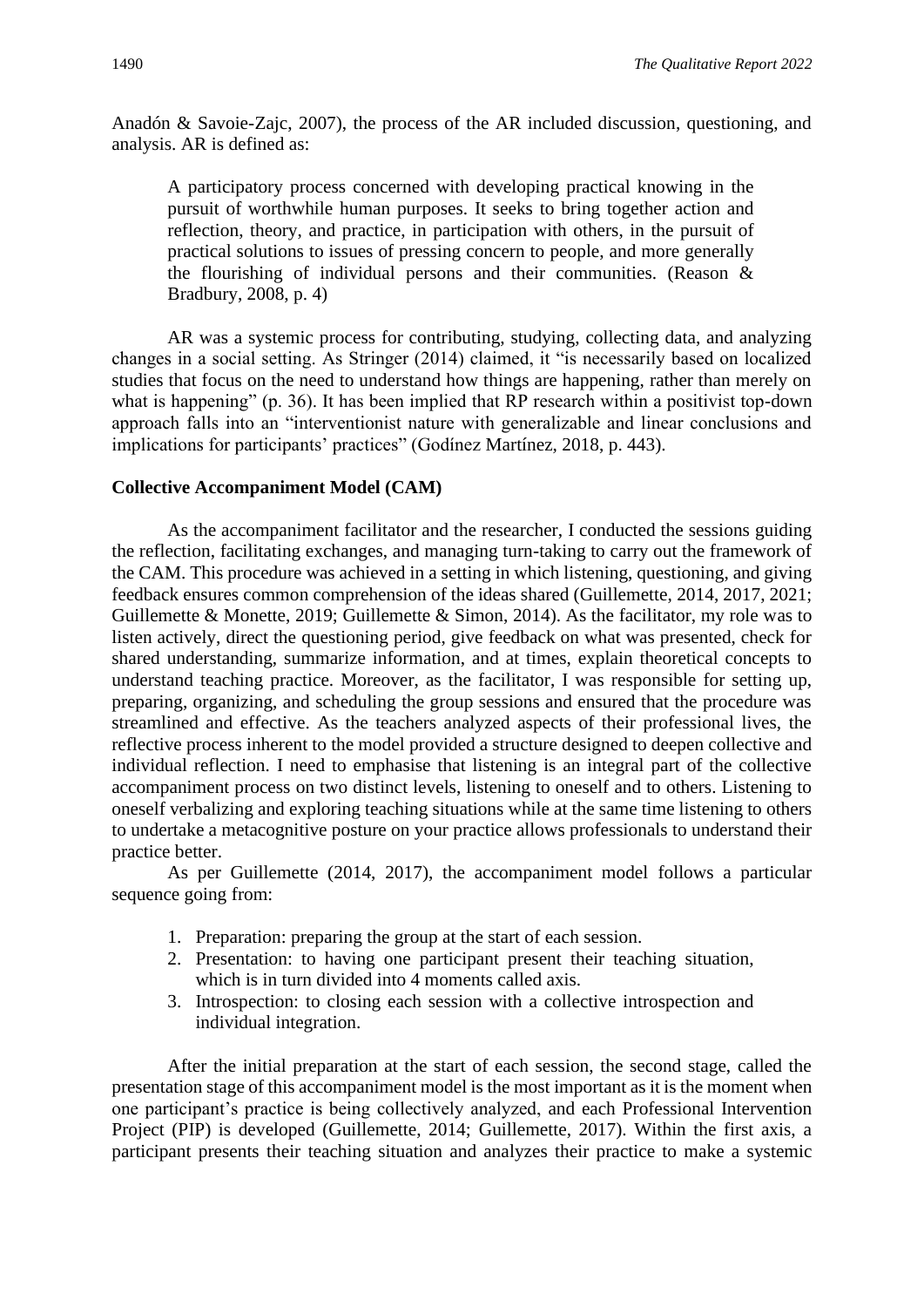diagnosis of where they stand at that moment. The situation is also interpreted by identifying the gap between the present and the desired situation.

The initial presentation of each PIP usually takes between 1½ to 2 hours. The information gathered serves to develop the teacher's intervention project which becomes their individual AR project (Guillemette, 2017). The PIP is the main instrument to keep track of the practitioner's progress, guide the initial questioning, sustain reflection, and name actions for the adjustment of practices. The PIP provides an overview of the progress in the teacher's practice, and the different elements and resources that play a role in adjusting practice. Once the analysis of a participant's individual practice has taken place, the participant moves into the implementation of their AR project (see Appendix A).

# **Participants**

For this study, collective accompaniment was employed to co-construct knowledge with nine EFL teachers in Central Mexico. The teachers had already graduated or were in the last year of the Bachelor of Arts (B.A.) in Teaching English to Speakers of Other Languages (TESOL) program at a public university. The teachers participated voluntarily as part of their own individual professional development. They were recruited by sending over 200 email invitations to former B.A. TESOL students at a university in Central Mexico. Emails were sent to the respondents, and a cohort was created in accordance with the participants' availability and schedule. The participants were met individually or in small groups to explain the research project before the first collective accompaniment session.

The criteria for participating in the research was to agree with the ethics of the study, to be willing to participate in monthly meeting over a 6-month period, to be teaching EFL at the time of the study, and to be enrolled (3 participants) or to have graduated (6 participants) from a BA TESOL program at a public university in central Mexico. The participants were chosen on a first come first served basis according to their availability to start the sessions at a fixed date. They had different years of EFL teaching experience ranging from 3 to 15 years, at all levels from kindergarten to higher education. Their issues in practice ranged from feeling pressured to cover all class materials, dealing with mixed language levels in their groups, giving clear instructions, students' engagement in learning, learning differences and special needs learners, students' oral production and confidence in speaking English, difficult social context, code switching in class.

A conducive meeting space with an oval table was used to ensure direct visible connection and privacy to foster trust to allow for participants to feel secure. The participants had to sign a consent form to take part and keep confidentiality. They committed to not divulgating the information shared during the sessions. An open, caring, non-judgmental environment was established in the meetings (Guillemette, 2014, 2017, 2021). Third-party approval was secured from McGill University Research Ethics Board (project REB # 471- 0417) to ensure ethical research practice and protect participants' safety, privacy, and confidentiality.

#### **Context and Setting**

The collective accompaniment sessions lasted three to five hours, once a month, for 6 months. There was no compensation except for a light lunch and reimbursement of transportation fees to partake in the sessions. Some participants traveled over an hour to attend the research site. Some of the participating teachers lived outside the data collection site, and a few teachers missed some of the sessions. The absence of a few members did not infringe on the reflective process for the participants who were presenting their PIP at each session as other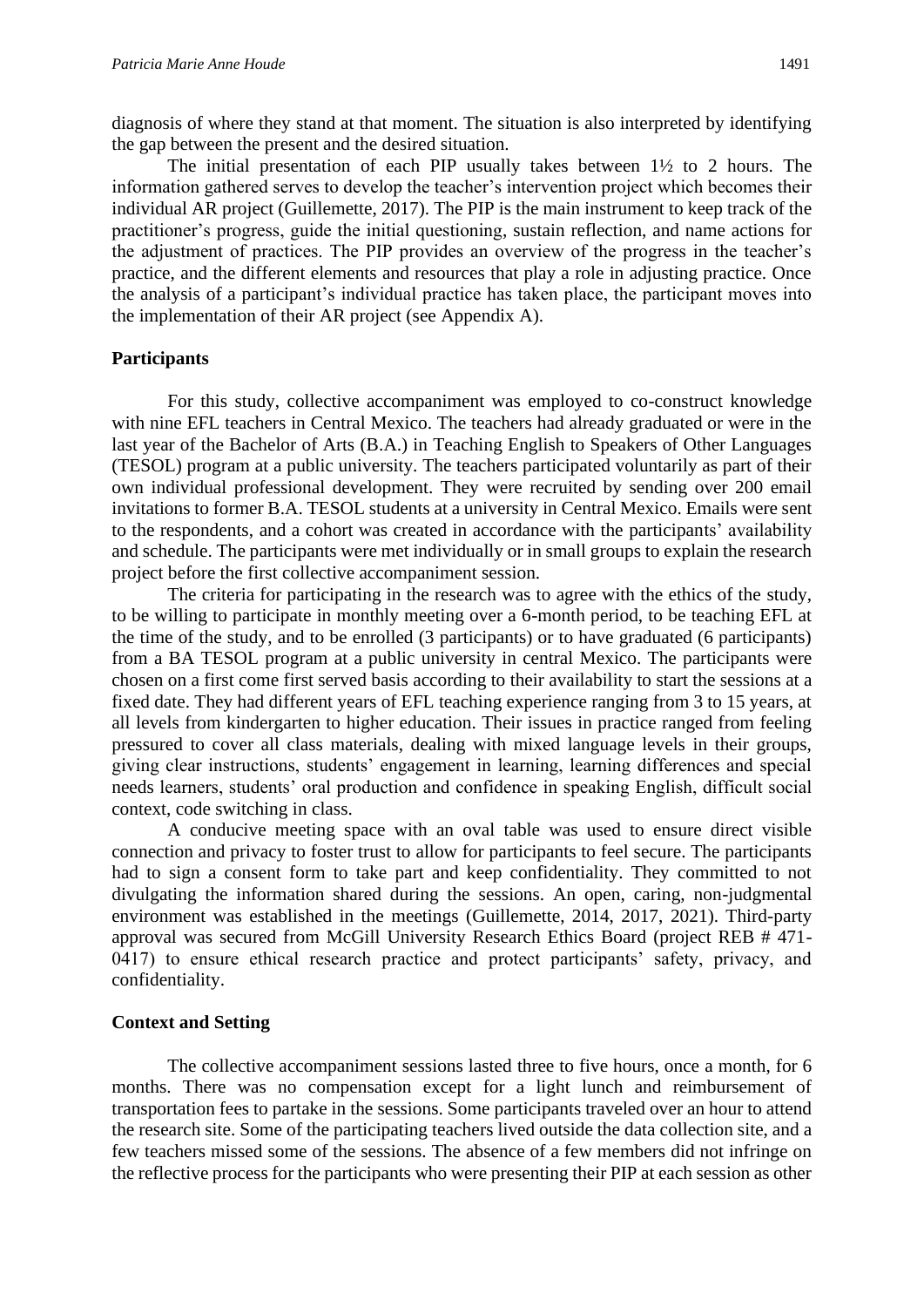members were involved in the reflective process. The CAM allowed them to partake in individual and collective accompaniment to carry on their action plan to improve their practice, showing a "growth mind-set" (Dweck as cited in Hall & Simeral, 2015, p. 19). According to Hall and Simeral (2015) "by truly becoming engaged in the growth process, we can build our capacity for success as both reflective practitioners and instructional deliverers" (p. 19). Some participants did not miss any of the sessions as they were fully engaged in the project.

# **Data Generation and Collection**

Several tools were used to collect data for this study; nonetheless, the main instrument was the PIP with the verbatims from teachers sharing their professional situations. The tools for gathering data included collective spoken dialogic (Mann & Walsh, 2017) methods, PIP, individual and collective introspection reports (Guillemette, 2014), 24-hour reflective reports (Houde, 2019). The instruments employed to collect data were as follows:

- Professional Intervention Projects (PIPs) shared verbally by the participants during each three to five hour CAM sessions depending on if one or two participants presented their PIP (audio-recorded, transcribed, and analyzed for each presenter). There were six different CAM sessions in this study. The data were the transcribed narrative as verbatim from the audio transcriptions of each session.
- Participants' introspection-integration shared verbally with the group at the end of each CAM session used to follow participants' progress in the reflective process. The data were the transcribed narrative as verbatim from all the participants' contributions after PIP presentations and sharing if and how each PIP affected their thinking about their own teaching practice. I asked the participants the following questions. Where do you stand now in the analysis of your own teaching practice? What are you thinking about your teaching practice? What direction would you like to take now?
- Participants' individual written introspection-integration reports filled out at the end of each CAM session. These included what the participants took away, what they would like to work on, and reinvest in their practice. The data were the written reports from each participant. In the reports, I asked participants to complete sections such as the following: this is what I understand or learned from what was presented, analysed, and discussed today, or this is what I would like to deepen or explore further in my understanding of the EFL teaching practice.
- An AR plan created during the CAM session and sent in writing within 24 hours of a completed CAM session sent by the person(s) presenting their PIP. No special format was required to develop this plan. In this case, the data collected were the emails sent the day after the CAM session occurred. The length of the action plan varied for each participant, and the goal was to lay out an AR plan for the PIP after discussing issues and developing a plan during the CAM session.
- Final presentations during the final CAM session to account for the impact on the EFL teachers' professional practices and the results of their participation in the research study. This account was shared by each participant during the last session (audio-recorded, transcribed, and analyzed for each participant). The data were the transcript from that session. Each participant summarised in about 10 minutes what the impact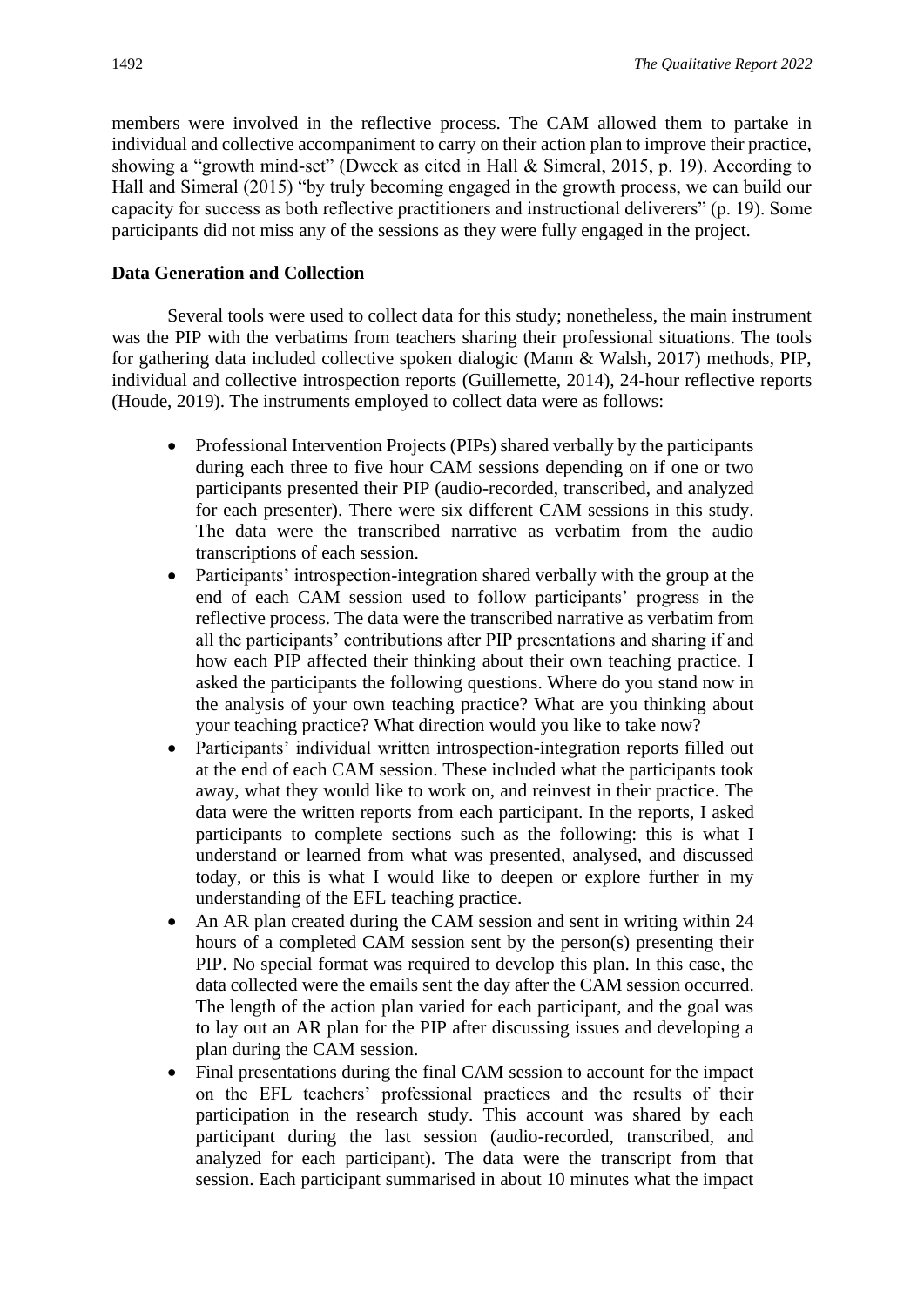of their AR project had on their teaching practice. This was a reflection of their individual PIP.

The data collection instruments are represented in Figure 1.

# **Figure 1**

*Data Collection Instruments*



# **Data Analysis**

I dealt with the process of data coding and analysis to create categories in terms of similarities (generic invariants) and differences (contrasts and specificities) allowing me to make sense of the information I gathered (Guillemette, 2014; Paillé & Mucchielli, 2016; Teddlie & Tashakkori, 2009). This process allowed me to let the data speak about RP to answer the research question. As per Saldaña (2016), I used codes as "most often a word or short phrase that symbolically assigns a summative, salient, essence-capturing, and/or evocative attribute for a portion of language-based or visual data" (p. 4). When I was working with the qualitative data, I created codes for each category to organize the data. I worked in the same manner for each type of data set. As per Saldaña (2016), I worked with codes referring to "a researchergenerated construct that symbolizes and thus attributes interpreted meaning to each individual datum for later purposes of pattern detection, categorization, theory building, and other analytic processes" (p. 4).

My AR project being a collective accompaniment facilitator developed gradually over the course of the study. I will now explain how I worked with the data I collected during the study:

- At each monthly CAM session, during each participants' presentation, I took notes about the emerging topics and events in my researcher's journal. I noted down what was being presented to keep track of the issues to help me summarize the situation better. Between each session, I also used my notes to reflect on my role as facilitator.
- Immediately after each CAM session, I had an assistant transcribe the recorded group sessions.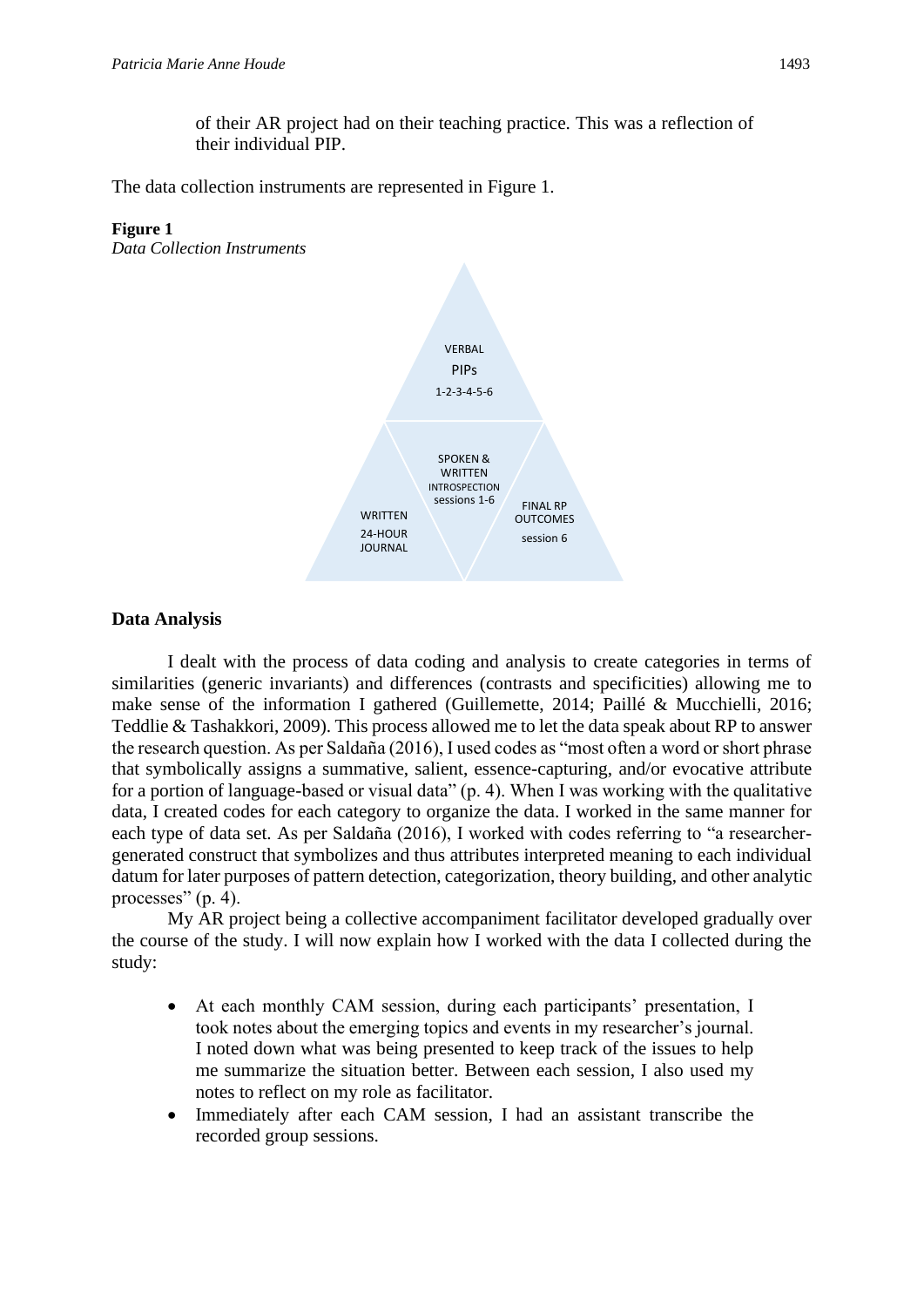- I reviewed individual participants' introspection reports filled out by hand at the end of each CAM session. I highlighted the salient topics of interest from each report.
- I read and printed the 24-hour action plan sent to my email by the CAM presenter during the previous session, and I highlighted the emerging topics about the participants' professional goals.
- I went through the transcripts and prepared myself for the next session by listening to the audio recording and reading each transcript once or twice.
- As the CAM facilitator, I prepared myself for the next session by analysing and planning my interventions and questioning techniques for each stage and axis of the CAM.
- As the CAM facilitator, I met regularly with one of my supervisors to refine and improve my interventions.
- I followed the same procedure every month after each CAM session.

I organized the written/individual reflection and spoken/collective discourse into separate documents for each participant, according to the different data collection instruments as per Figure 1. For each participant, there were different moments when the data were collected over 6 months:

- Each data instrument was transposed into Word documents, and each one was uploaded on the MAXQDA software.
- For each participant, over the course of six months, I ended up with six different word documents (basic participant information, CAM presentation, introspection report, 24-hour action plan, final session sharing impact of participation, final questionnaire).
- I treated each data set the same way and coded them in the same manner on my way to themes.
- The deep coding process on MAXQDA was done more intensely over 3 to 4 months.
- I started by assigning imposed codes to data segments from two distinct reflective frameworks (Farrell, 2014; Guillemette, 2014) to analyse the types of reflection emerging through time.
- Then, I developed new codes to match foreign elements from the two imposed frameworks.
- Gradually, I noticed similarities between specific codes and categories, and I created emerging themes. For example, a category called reflection from peer comments became part of togetherness and interconnectedness (see Figure 1).

More specifically, I followed steps when coding text segments while operationalizing the coding scheme<sup>1</sup>. It was essential to ensure the text segments were long enough to get the whole context of where the data was from when rereading them. I underlined, used bold text, and highlighted with colors when reading the data, which was helpful as it gave extra information. I realized that it was easier to have more rather than fewer coded segments because I could delete them when revising my codes once I retrieved them, which was easier than going back and looking for the missing information. I linked some of my coded segments with other

<sup>1</sup> [https://study.sagepub.com/sites/default/files/MAXQDA\\_Silver%2BLewins2e\\_Ch9\\_Step-by-Step.pdf](https://study.sagepub.com/sites/default/files/MAXQDA_Silver%2BLewins2e_Ch9_Step-by-Step.pdf)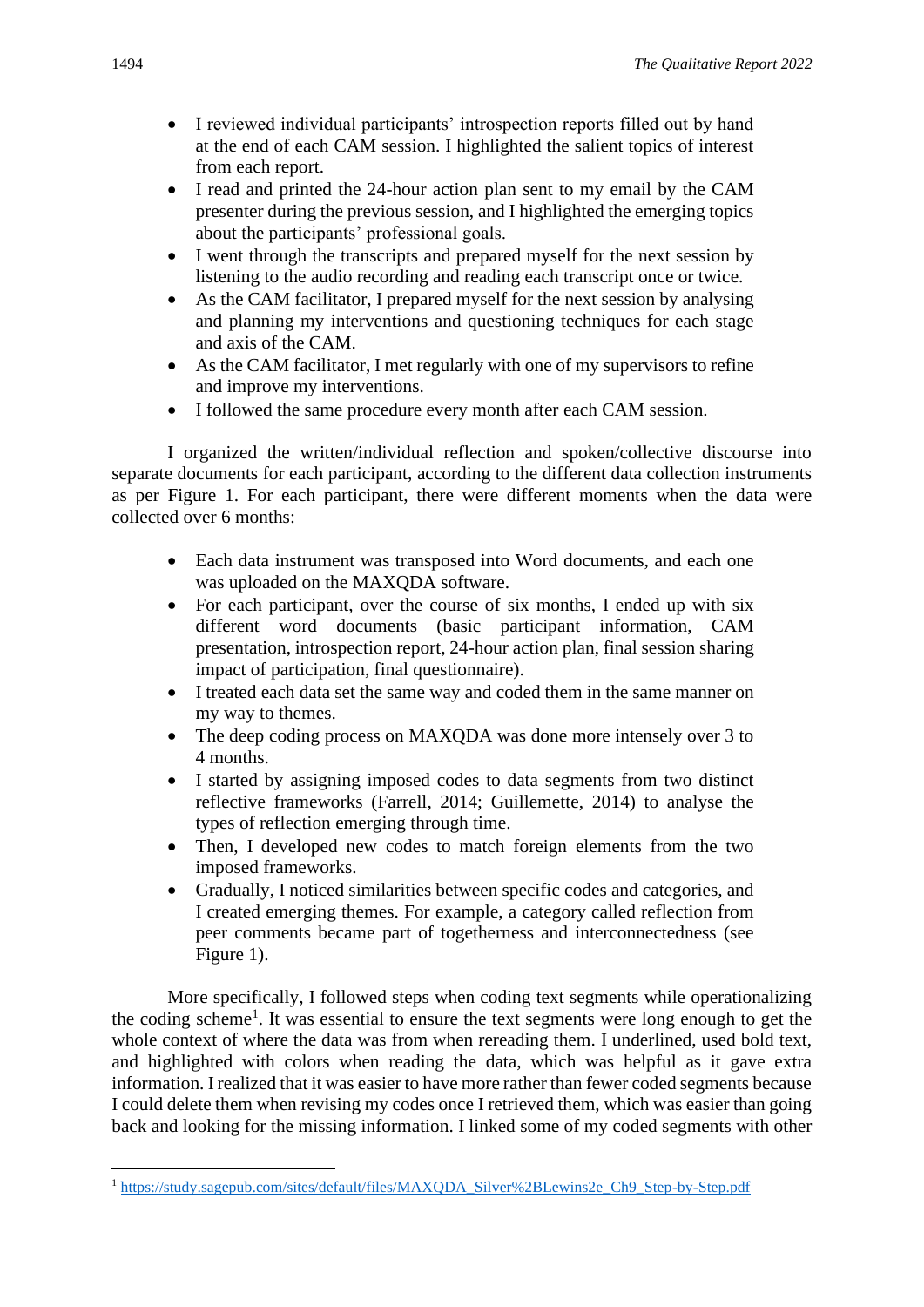existing codes to look for patterns in my data. A total of 8382 coded segments from the 24 documents analyzed allowed me to see the data from various angles. I used a word search to retrieve 3402 keywords. While revising the coding scheme, I went back and forth to the data until I could not see any new ways to code. Having time and space between the collective accompaniment sessions and the coding allowed me to come back with new and fresh perspectives. For the initial coding, I followed the Kuckartz's (2014) strategies and I read the text entirely to get an overview; then, I analyzed the text with the focus on the research question and looked for relations between categories and the research question; after, I highlighted, used bold text, and underlined the keywords, phrases, and concepts; I marked and noted down valuable segments; I identified segments that were difficult to understand and verified those with original data; I examined the formal aspects and structure of the text and broke it down in smaller chunks; I identified the internal structure of the text like paragraphs, pauses; and I drew attention to the general progression of the text. I created categories to organize the data and answer the research question. The coding system is presented in Figure 1.

Regarding participants' interactions supporting reflection, this coding was deductiveinductive since this category was imposed. My intention was to find data related to the influence of participants' interaction. The sub-topics emerged as the segments of data were coded. For instance, codes like the ones used in Figure 1 were created when I was analyzing the data:

# **Figure 2**

| 3.1 all codes $q2$ - collective interaction integration            | 191 |
|--------------------------------------------------------------------|-----|
| 3.2 evidence of CAM on personal reflection spoken-written          | 22  |
| 3.3 inter-connectedness- - I'm not alone- relating to peers        | 10  |
| 3.4 feeling connectedness-related with others                      | 40  |
| 3.5 impact of participant's situations on others                   | 56  |
| 3.6 working and reflecting in collaboration with others            | 22  |
| 3.7 collective influence - peer repercussion                       | 93  |
| 3.8 reflection from peer comments                                  | 17  |
| 3.9 impact of the collective process on reflection                 | 15  |
| 3.10 fiche introspection specific interactions that guided me      | 30  |
| 3.11 impact of interaction and questioning on reflection           | 12  |
| 3.12 role of multilogue for sharing with others                    | 14  |
| 3.13 role of spoken multilogue-self/auto listening-own voice       | 9   |
| 3.14 speaking in public $&$ English fluency                        | 6   |
| 3.15 awareness of own context compared to others                   | 13  |
| 3.16 altruism genuine wish to do good for others-reciprocity       | 14  |
| 3.17 group heterogeneity-differences $\&$ homogeneity-similarities | 10  |

*Codes on Togetherness and Belonging (interconnectedness) for the Research Questions*

Now that I have expounded the methodology, context, participants, data coding, and analysis process using the software MAXQDA, the results from the contribution of other participants' interactions which supported reflection via collective accompaniment, will be exposed. The results from the analysis are organized into themes derived from my data analysis.

# **Rigor and Ethics**

After an initial information meeting to introduce the project, the study was launched. Participants were informed that there would be monthly meetings for a period of six months.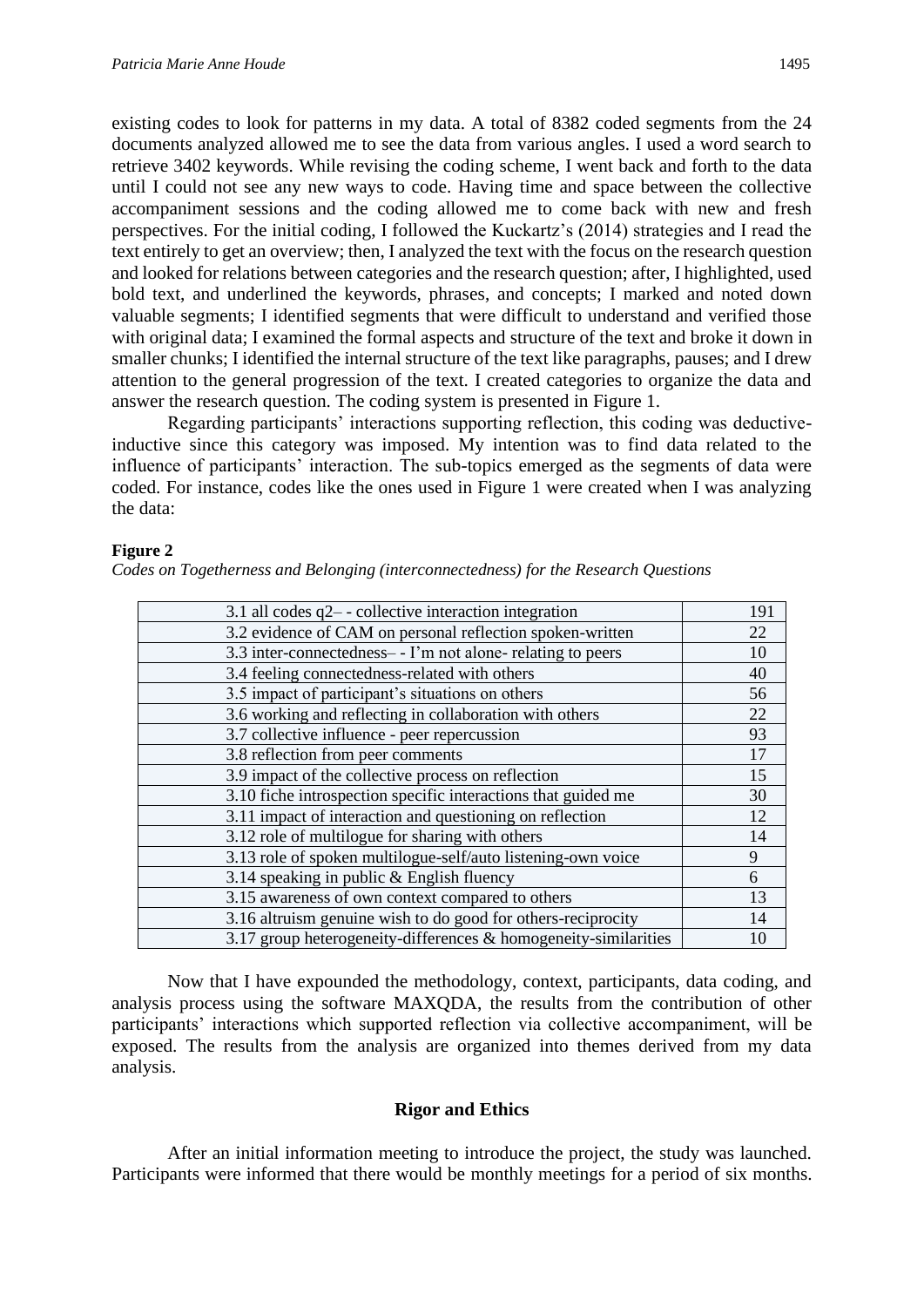Since the project aimed to develop professional practices, the teachers were receiving a direct benefit in their professional lives. Participants were free to leave and disengage at any given point of the process. There was no monetary compensation for the participants. A light lunch was provided and coverage of transportation fees to take part in the sessions. Some participants traveled over an hour to attend the research site, once a month for seven months. As some of the participating teachers lived outside of the data collection site, some teachers missed some sessions. The absence of these members did not infringe on the reflective process for the presentation of the PIP at the sessions, as the members present were involved to partake in the collective reflective process.

The CAM allowed them to receive individual accompaniment to carry on their action plan to improve their practice, showing a "growth mind-set" (Dweck as cited in Hall & Simeral, 2015, p. 19). According to Hall and Simeral (2015) "by truly becoming engaged in the growth process, we can build our capacity for success—as both reflective practitioners and instructional deliverers" (p. 19). The participants were committed and engaged in the project. To protect the participants' identities, the names of the nine participants were changed, and pseudonyms were given to keep confidentiality and their identity unknown (Alexis, Sasha, Montse, Noah, Ariel, Yael, Francis, Cris, and Joss).

### **Results and Findings**

The collective accompaniment sessions allowed for the emergence of dialogue, enabling the thought process to evolve by generating deeper and further reflection. The sharing also promoted a sense of belonging and security among the participants, who helped analyze teachers' practice to reach high levels of complexity and understanding. The research question was: What are the contributions of other colleagues' interactions to support reflective practice using a collective accompaniment process with EFL teachers from a B.A. in Teaching English to Speakers of Other Languages (TESOL) in Mexico"? This section of the results presents the main findings for the question on participants' interactions categorized into the following four themes:

- 1. Evidence of dialogic interactions
- 2. Depth of introspection
- 3. Sense of togetherness and belonging
- 4. Mutual support for the emergence of reflection

#### **Evidence of Dialogic Interactions**

The data brought evidence of dialogic interactions fomenting reflection. The analysis revealed that the role of interaction with peers as a dialogic process allowed for co-constructing learning and provided a depth of reflection. This socio-constructivist environment created a multi-layered perspective during the reflection process for teachers involved. The reflective process was co-constructed with peers' support, on the same level, as equal partners, by listening to each other's puzzling situations. For instance, colleagues asked open and nonjudgemental questions to promote in-depth reflection based on their individual teaching experience. I am presenting results to show reflective accounts and provide evidence-based data on the impact of interaction on developing reflection.

Noah shared thoughts concerning the influence of interacting with others while reflecting on practice. She expresses the benefit of sharing with and listening to peers to allow her to view practice differently. In the following excerpt, she talks about other colleagues' intervention via questioning, triggering separate issues.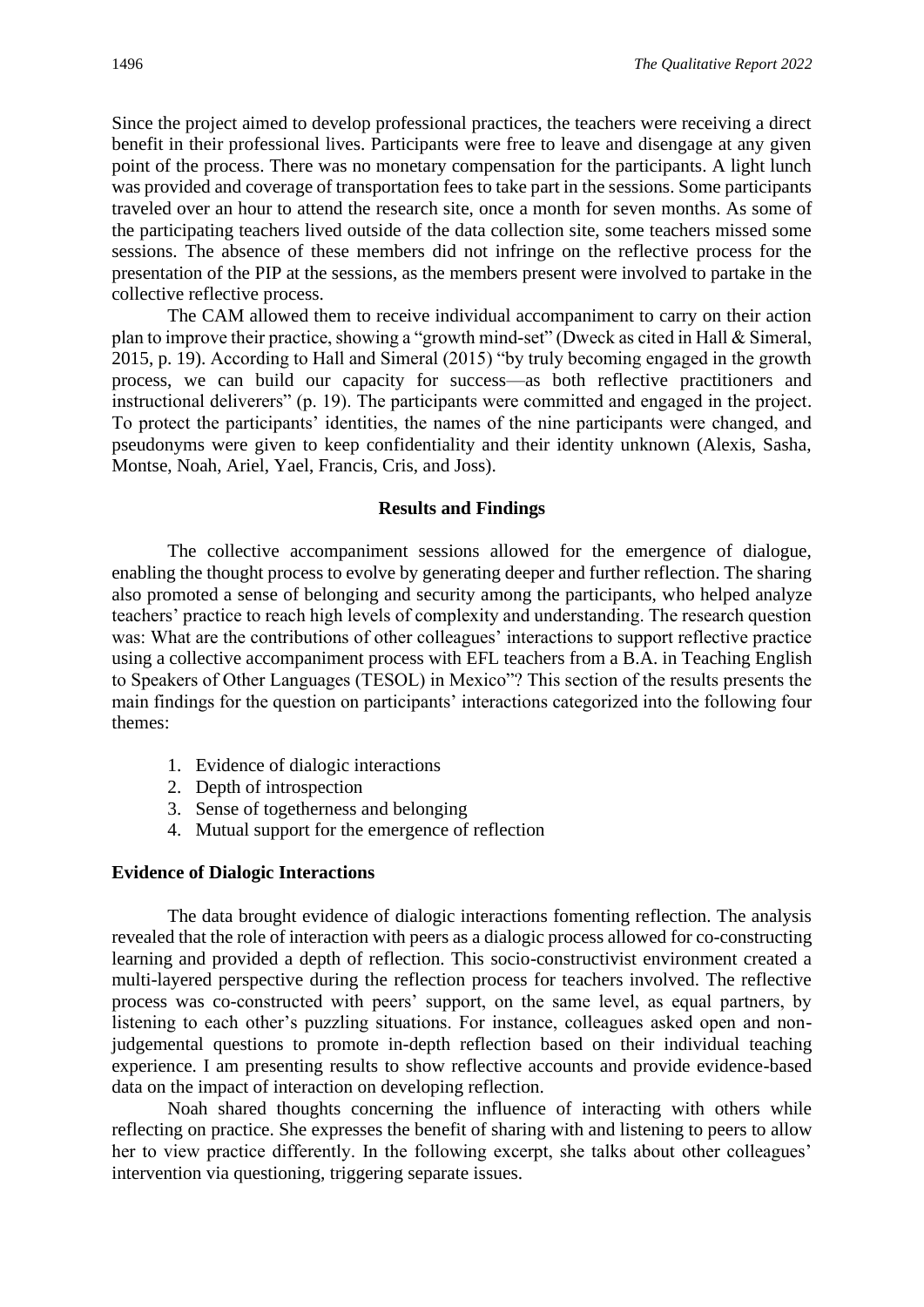NOAH (P4J): Listening to others' experiences give me ideas for my own teaching practice. I can say that I really enjoy this practice. I can say that it is hard for me to open myself to others; so, to some extent, the experience I had yesterday during the session, it was kind of stressing. Nonetheless, I can say that having shared my situation and after listening to the comments and questions that the rest of the group made, it has helped me to realize that there are other areas where I need to pay attention, to see what is happening and find the source of this situation (giving instructions). (PIP4-P4J, 24h-reflection, p. 5)

NOAH: The question that I found very helpful was the one that Joss made about having the time to implement ludic, reflective, or meditative activities with students. She also mentioned something about emotional intelligence, which made me think about the need to start including not only academic activities [...] which is something that could be the key point to have a good rapport with them. To be honest, I had never thought on this possibility which I think it can be very useful. (PIP4-P4J, 24h-reflection, p. 6)

Noah says that from comments and questions that colleagues contributed, she saw new areas of opportunity for her practice. So, peers who have lived similar experiences have a unique perspective to focus their attention on other colleagues' challenging situations. As Noah related, reflection could progress on a deeper level when shared with others (Burhan-Horasanlı & Ortaçtepe, 2016).

On the other hand, Cris reported how she sometimes felt disconcerted in the same manner as another participant. She discussed how a question asked by a group member made her reflect differently on teaching. She emphasized the importance of dialoguing with others to facilitate reflection.

CRIS: my most significant reflective moment was when Ariel was telling about her context, I felt that she was kind of overwhelmed, and then she said that word. I sometimes feel the same way. And when Ariel asked, "What happens with students who understand instructions and the others don't"? it was a great question because we sometimes as teachers don't realize that we have good experiences too, and in some way, we have the answer. We just need to dialogue. (PIP3-P5A-introspection, p. 34)

Cris recalled feeling a shared experience with another teacher through a question asked, speaking to our connection with professionals who have similar experiences. The idea that colleagues were able to contribute with questions to view issues from different angles conveyed a rich lens for looking at problematic issues. Other colleagues saw things from different perspectives and could help peers analyze their practice from alternative viewpoints. It appeared that the feeling of isolation and being unsure how to deal with puzzling issues alone were elements that ESL teachers experienced frequently (Rodgers, 2002; Schön, 1983). The dialogue allowed for answers to arise from within, as professionals know their context better than anyone else.

The questioning approach that emerged from the guided accompaniment allowed for shared leadership between the group members as all the participants had the opportunity to take part in the collaborative dialogue. The way the questions evolved contributed to focusing on reflection for action and to bring renewal in practice. The type of questions asked facilitated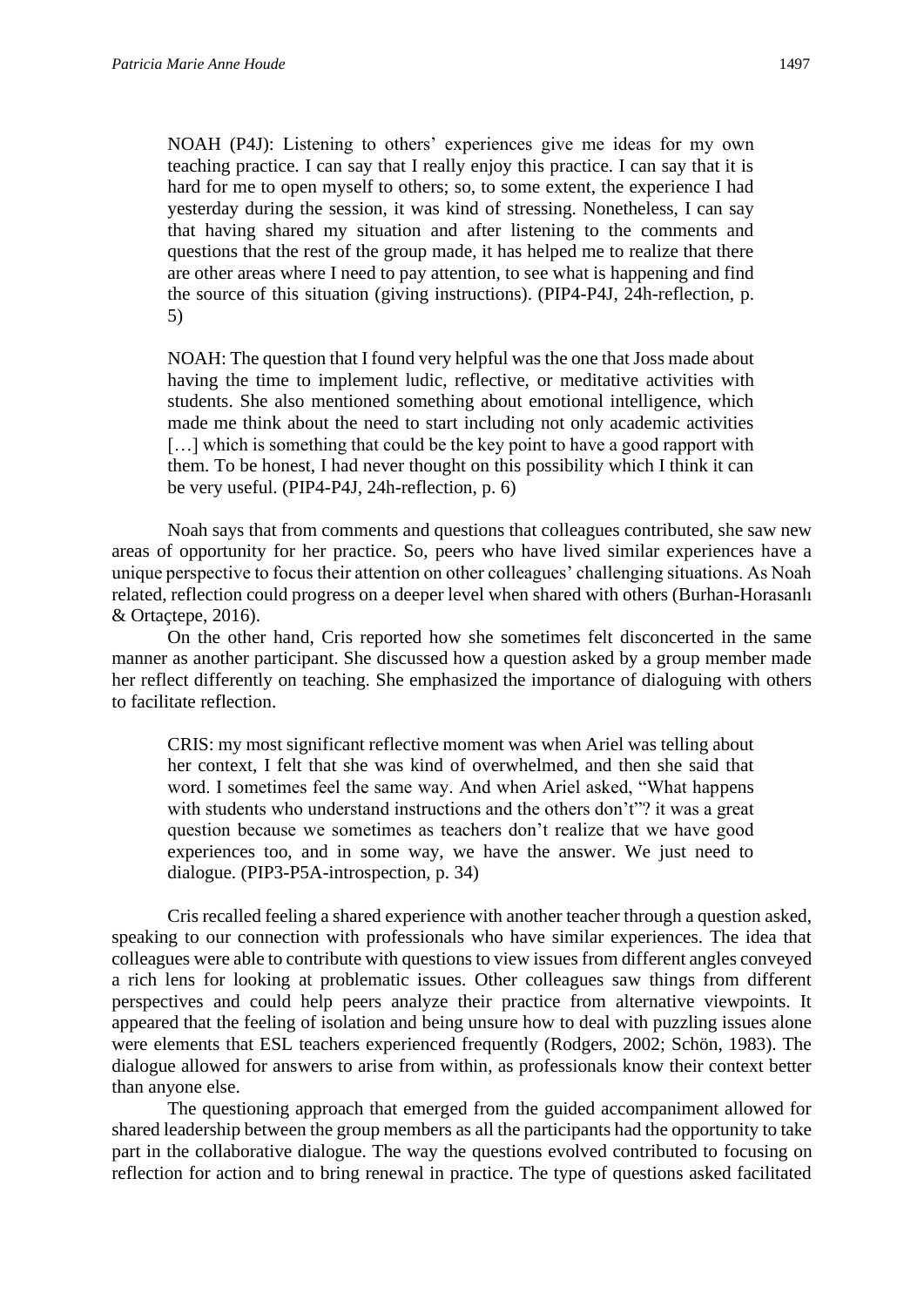taking a systemic view, first as a macro posture looking at the general context, and then taking a micro posture by looking more closely at the existing sub-systems (Guillemette et al., 2015, p. 53). This view of inquiry with the participants during the CAM is showing reflection as "higher order of thinking" (McTighe & Wiggins, 2013) or meta reflection, which is beneficial for bringing adjustments in teaching practice.

In this following excerpt, Sasha clarified that having another participant answer her own question made her take a new stance on actions that can be implemented in her classroom context. This type of positioning can be enhanced through the collective process of questioning and dialoguing.

SASHA: My most significant reflective moment or realization today was having Yael answering my question about putting theory versus practice. It made me reflect about something I can do in my context and classroom. My final reflection is to try to find what better works for me and try to adapt in my teaching context, students, and environments. (PIP2-P6I, introspection, p. 7)

Sasha mentioned that reflection seemed to be best achieved with others under this collective reflective process in a dialogue with others. As expressed by this participant, the outcomes of shared reflection were beneficial as the collaborative nature of the group enabled her to share critical incidents so she could analyze and interpret them with peers to generate solutions (Farrell, 2016b).

# **Depth of Introspection**

One of the most meaningful pieces of data concerned the depth of introspection emerging from the participants' interactions. The role of dialogue brought a depth of introspection, as exposed by Francis who described that she tended to be a solitary and lone reflective practitioner because of issues related to her age and fear of being negatively judged or criticized. The day she presented her teaching situation, she expressed that she had discussed complex issues with one colleague but then stopped sharing because she felt criticized by this colleague. To benefit our practice, the act of reflecting with others needs to be carried out with people who we respect and trust. Francis recalled an earlier discussion with a work supervisor where she felt judged and unsupported:

FRANCIS: She told me: how do you feel now? I just said: it's going well. So instead of opening more, I decided to close. Ok, I am not going to say anything because she's going to judge anyways. Other than that, I didn't really say to her like I felt bad because what she said to me. She has said to me that I am very sensitive so, I don't know, I decided to look strong in front of her, not to open. (PIP1-P7E session, p. 107)

Later, she explained quite eloquently the impact of the collaborative accompaniment process on her, as a person who used to prefer to reflect alone and not share her issues in practice. She expressed that RP should not be just a lonely process as she had mostly experienced and conveyed how the CAM allowed her to open to others:

FRANCIS: What I learned from this was to reflect in a group. I tended to be a very lonely person in the sense of reflecting or sharing the things about my teaching, because of judgmental things or like because of my age, I always found older teachers or more experienced teachers to come and tell me what to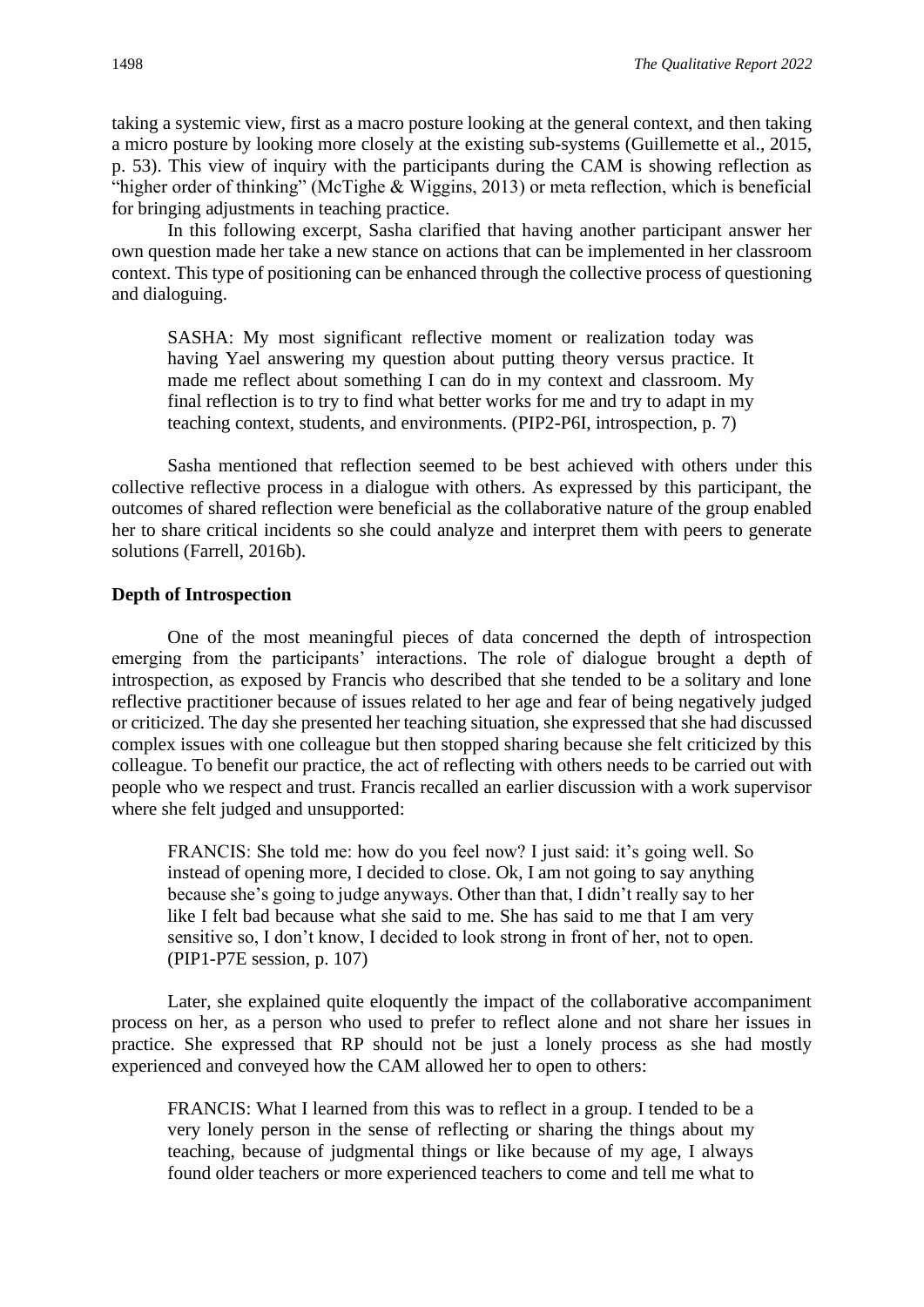do, but that's not the way I think reflection should be. After these sessions, at least I learned that it could be. Reflection can be done in a collaborative way, and it doesn't need to be just a lonely process but maybe something that you have thought before over a month or well, maybe when you were teaching a certain topic or whatever, something came out then you come here, you listen to different comments, and that makes sense, and I don't know how to explain it, somehow, some comments of my colleagues helped me to relate what I had previously reflected on, my colleagues here, my partners. That helped me a lot. (PIP1-P7E, final session, p. 9)

This account demonstrates the role of the CAM on this participant supporting the benefits of co-construction and dialogue between colleagues instead of receiving advice. Francis stated clearly that the fact of being with colleagues at the same level made her feel safe to open and share her thoughts. Professionals sharing issues and reflecting with others in this way find support to find answers to issues in their unique context. The collective accompaniment impacted teachers, whether they presented their PIP or acted as accompanier during sessions (Houde & Guillemette, 2020). Taking part in the group dialogues and "participating during collective sessions allows for reflection to emerge for all participants involved" (Houde & Richter, 2018, p. 326).

Another participant, Yael, made a clear contribution regarding the role of collective reflection in deepening one's introspection, by viewing teaching practice with a new perspective. He was referring to the gap between theory and practice:

YAEL: Something that I believe that I took out of this I don't think it is a good thing or bad thing, but I'm becoming more critical. And I start to question a lot of theory, practice, and I don't know to what degree I should do it. Because as I'm reading theory I come across, different concepts, and I question them. (PIP2-P6I final session, p. 4)

The literature concurs with the data of the research participants' voices concerning the impact of the dialogic process in promoting a depth of reflection. The results discussed in this section explored the critical role of interaction with others in a dialogic process while coconstructing learning to allow for thoughts to emerge and flourish.

#### **Sense of Togetherness and Belonging**

Another theme for the research is developing a sense of togetherness and belonging to a community of practitioners. Additionally, a sense of belonging emerged from the support received and given by the community of practitioners. The subsequent argument from the data analysis concerns the support given, felt, and received by-with-for colleagues who put themselves in each other's shoes to understand their respective teaching situations. The sharing of situations and experiences allowed for professional growth to flourish from the interaction between peers. Participants frequently mentioned the positive role that the collaborative reflection served in their thought development and their feeling of belonging to a group of peers that could understand their professional reality. Belonging to a community made EFL teachers feel connected and not alone as there was mutual understanding, support, caring, and empathy about their existing situation.

The support given, received, and felt from others, along with empathy towards each other's situation, created a safe place for teachers to open and trust each other, allowing for a meaningful level of reflection as it was mentioned by Francis earlier. The confidentiality, trust,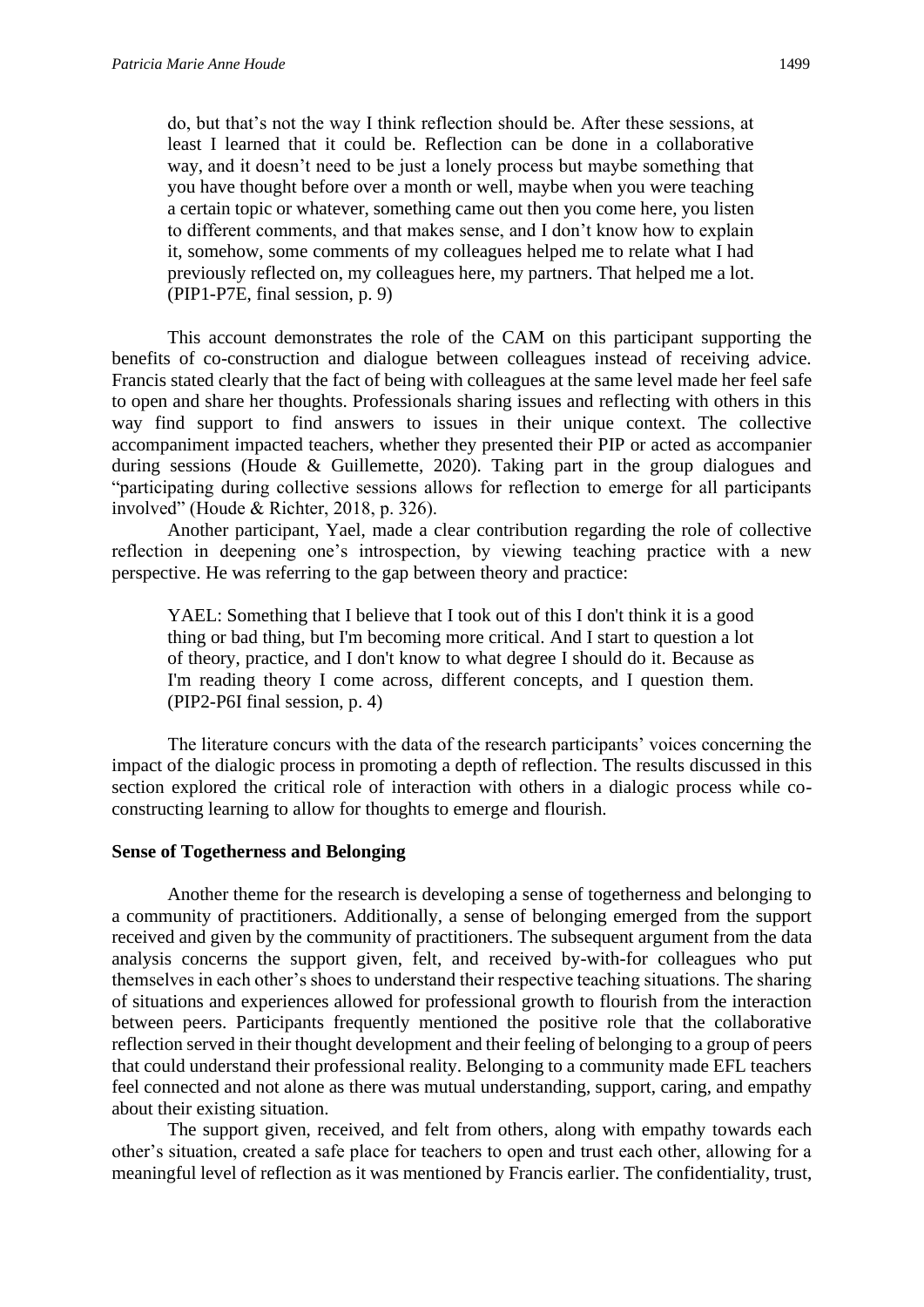non-judgemental attitude, acceptance, and active listening allowed the participants to tame into new levels of reflection and reflexivity, emphasizing "the mirroring of practice and undertaking a self-analysis" (Farrell, 2016a, p. 224). This sense of togetherness became particularly evident during the third session, when an atmosphere of unity was felt as everyone was consciously engaged and fully present. A considerable level of acceptance and empathy was sensed in the group.

During this session, Ariel explained her difficult issues in teaching. At times, it was emotional as she was recalling sensitive situations with her students which highly affected her. The group became very attentive and supportive. In her action plan to prepare her AR, she later recalled her experience from the session saying the following:

ARIEL: Leaving the session with the feeling I have clear objectives in mind and also having them written down was important for me. That new and overwhelming situation was broken down into achievable goals. It took the form of small steps to solve a problem, so to speak. I could realize how this context will be a source of learning and teaching to occur not only for my students but for me as teacher too. Facing this situation, took me out of my comfort zone and it is forcing me in a good way to develop my teaching practice more. I also feel confident about the path I am taking because some of my colleagues felt identified with me and my context; some others expressed a sense of approval and interest. All of this helped me to change my attitude. At the end of the session, I was more enthusiastic and positive about my challenging teaching situation, and I felt reassured and motivated to keep going. (PIP3-P5A 24h report position: 9-12)

The level of respect and understanding created an opportunity for opening, personal growth, and self-development in which a community gradually developed and evolved. Mutual respect, a non-judgemental attitude, openness to others, attentive listening, sharing of situational context, questioning for understanding and creating sound reflective thoughts, caring, and empathy for others were apparent in the sessions.

Likewise, Joss shared the feeling of being supported by colleagues in the group, which helped her cope with feeling overwhelmed in her teaching practice, which was a positive counterpart of the collective accompaniment process. During the presentation of her PIP, Joss shared difficult and sensitive situations and fragile contexts in her teaching. She was seeing situations with new eyes, trying to bring positive changes in her teaching. The notable element comes from the fact that Joss felt the support of the group and did not feel alone. After her presentation she shared this extract:

JOSS: Even though I felt overwhelmed in my teaching practice, it helps me also to feel more supported with my colleagues, and to be part of a teachers' community. (Final session, p. 59)

This data segment seems to indicate that the collaborative reflection conveyed a feeling of interconnectedness, possibly growing out of the dialogic process. Feeling accompanied during the reflective process may have contributed to creating a safe and supportive community. Several participants mentioned the importance of participating in an environment free of judgment, allowing them to open internally. An example is included where Noah discussed how the trusting atmosphere created within the collective accompaniment allowed her to communicate puzzling teaching situations. She reported how supported she felt, which was consequently conducive to opening and reflecting on practice. Noah, who had shared how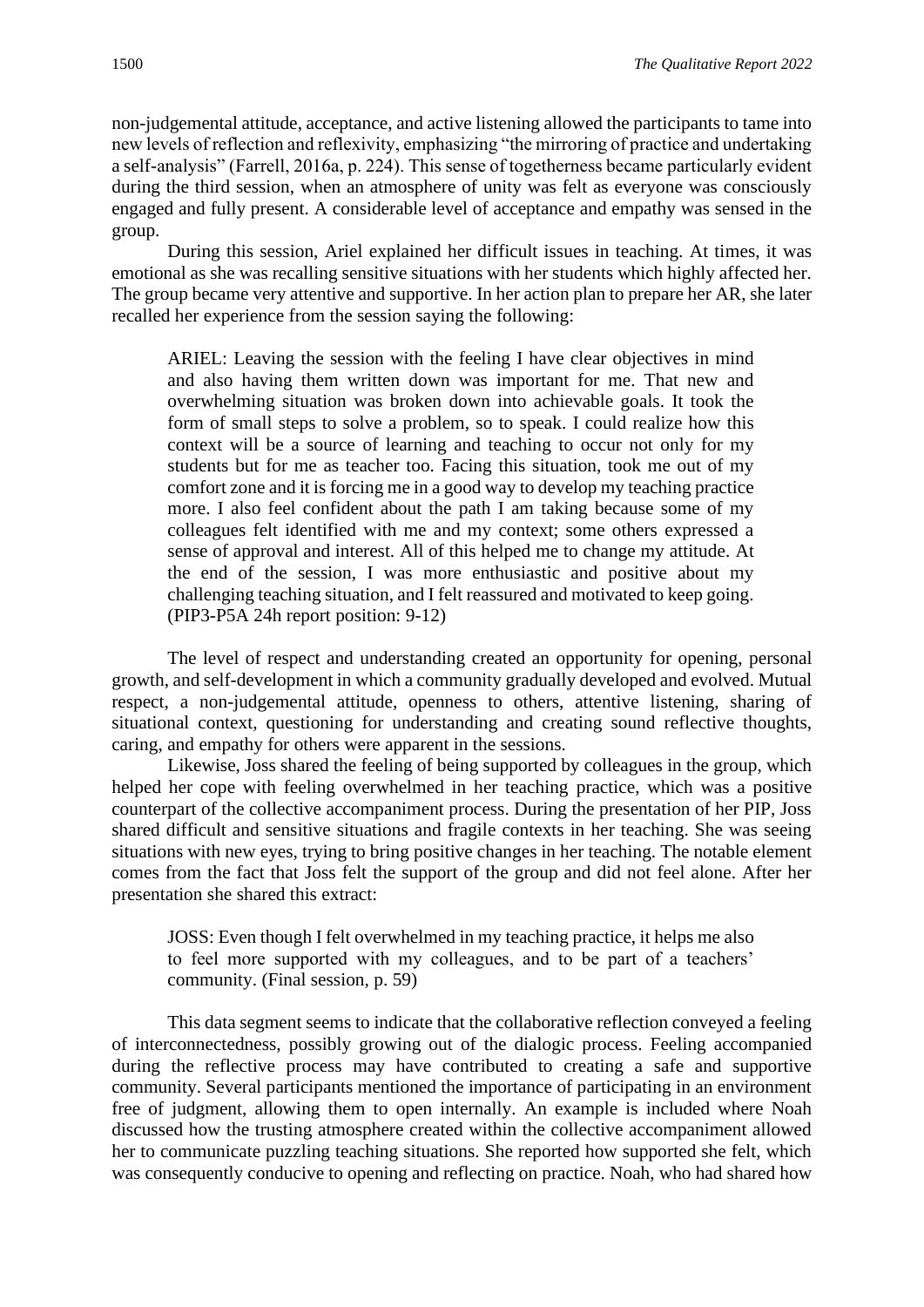difficult it was to open to others, felt well accepted in the group. This comment supports how meaningful it is to establish connections with others in an atmosphere of respect to foster unwrapping issues that are unknown and hidden from others and ourselves:

NOAH: For me this space, it was really enriching, as I mentioned because it helped me to try to open up a little more (nervous laughter). Also, because all the sessions were very respectful, non-judgmental (voice breaking) and I don't know. I really admire all of you because your work, and that's it! (The participant stopped talking because of emotions raising; PIP4-P4J final session, p. 12)

This extract brought moving and soulful feelings of intense emotional connotation, during which the participant had to stop talking to manage deep feelings. The element of togetherness is entangled in this segment of the data.

In accordance with the CAM, ethical rules were reiterated at the start of each session and were followed diligently. They included respect for differences, confidentiality of information, privacy of exchanges ensuring a relationship of trust, honesty, and openness (Guillemette, 2017). Above and beyond the ethics rules, the CAM supported the analysis of practice and the development of reflexivity from a perspective of benevolence allowing for adjustment of practice (Guillemette, 2017). Benevolence refers specifically to how we pay attention to others, namely from the standpoint of respect for differences, solicitude, and altruism which is what the participants shared in various occasions during the research process.

### **Mutual Support for Emergence of Reflection**

The last theme is regarding mutual support enabling the emergence of reflection. Some authors validate the discourse held by the research participants about feeling supported and interconnected. Kissau and King (2015) observed that sharing content area expertise and working "together in a non-judgmental, supportive manner, encouraged a mutually beneficial partnership" (p. 158). On the other hand, Mann and Walsh (2017) stated that there are "benefits to be gained from belonging to a professional group, where reflections are likely to be of interest to all involved and where there are opportunities for the sharing of practice" (p. 123). Moreover, they claimed that having a common purpose and a defined context brings positive aspects to the collective reflection as "the advantages are increased when there is a common purpose for the group and when the context is clearly defined (p. 123).

Alexis, one of the participants, explained how the group allowed her to feel connected with others. Knowing that other teachers were going through similar experiences helped Alexis feel reassured. Sharing experiences with other teachers made her feel that she belonged to something bigger, and she mentions not feeling alone, as well as feeling sounder and reenergized by the group. She said:

ALEXIS: Well, it also gave me a sense like, you are not alone with these issues in the world. It doesn't matter the experience or the age you are, there is always problems or issues that are all the English teacher share. Like, they are counting in their teaching or in their daily teaching a process. So, it makes me feel like it doesn't matter what I need to face next year, I know there is going to be somebody else that is suffering the same situation, so it's going to comfort me somehow. (PIP1-P7E session, p. 232)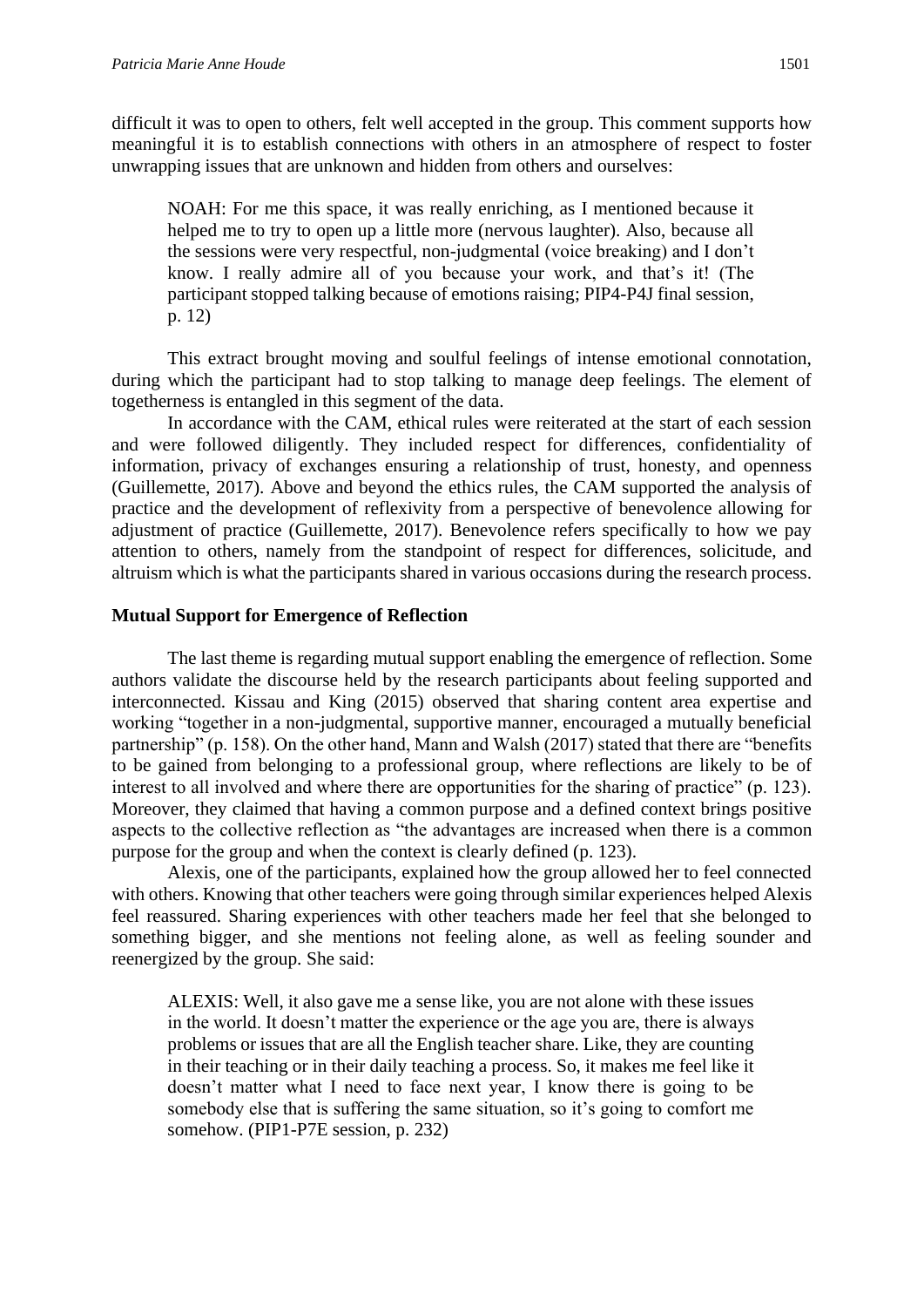It is interesting to note the sense of comfort that Alexis pointed out. She later continued emphasizing the reassurance she felt by the others in the group. She was able to laugh about it and realised she was not alone going through puzzling issues in her teaching:

ALEXIS: When I heard your experiences, your contexts, your knowledge, it was like well, one of two, I'm not that wrong, or well, these are crazy too! But well then, now I'm not alone. I could gather with my crazy colleagues and feel so good. But, no, I found out that even if it's really hard to swim against the current, it's worth it, it's worth it. And it really helped me to put my ideas in order. It really helped me to recharge my batteries and to find out that I'm not completely wrong. (Final-session, p. 148)

Alexis described that belonging to the group made her feel that she was not wrong in her way of thinking. She could regain energy and put ideas in order from taking part in the sessions. She displayed the dimension of mutual support and belonging to a group to support her reflection process.

Francis, whose PIP was presented in the first session, conveyed an awareness about feeling connected to the other EFL colleagues in the research group. This point is critical, as reported by Francis: since colleagues were in the same profession, it was different from talking to people who are not EFL teachers. In the following extract, Francis mentioned how her coordinator made her feel. The two examples show a different positioning in terms of the support Francis felt in both contexts:

FRANCIS: This is something that I can't say to my coordinator or to my coworkers or to my family. My parents are teachers, but they are not English teachers. So, if I have someone who are, who is an English teacher, I feel much more comfortable, like you know my reality you know everything, yes, my struggle. (PIP1-P7E session, p. 208)

Here, Francis is referring to her coordinator at work:

FRANCIS: I think that's like those are some of my concerns; like everything that I do, usually she knows, she knows everything like Ok, you did this right. Fulanito (meaning anyone) told me that you did this in class or like everything that I do, she judges it in a way. And that makes me feel uncomfortable. (PIP1- P7E session, p. 17)

In touching upon not feeling supported and a sense of "unconnectedness," I would like to point out the role of accompaniment in creating connections precisely since accompaniment<sup>2</sup> is "the idea of joining the other and offering support by nurturing each other's potential" (Guillemette, 2014, p. 63).

I have introduced the finding from the emergent principle in relation to the role of belonging and support in building reflection within a supportive community of practitioners in which participants can open themselves to analyze their practices. As it was conveyed by the participants in this research, the act of sharing with others enhances individual reflection because "learning from other colleagues is not the same as a co-constructed sense of reflecting together through interaction" (Mann & Walsh, 2013, p. 297), as a "dialogic process of

<sup>2</sup> L'accompagnement se définit par « l'idée de se joindre à l'autre, de le soutenir, mettant en lumière l'idée de favoriser le potentiel de l'un et de l'autre » (Guillemette, 2014, p. 63)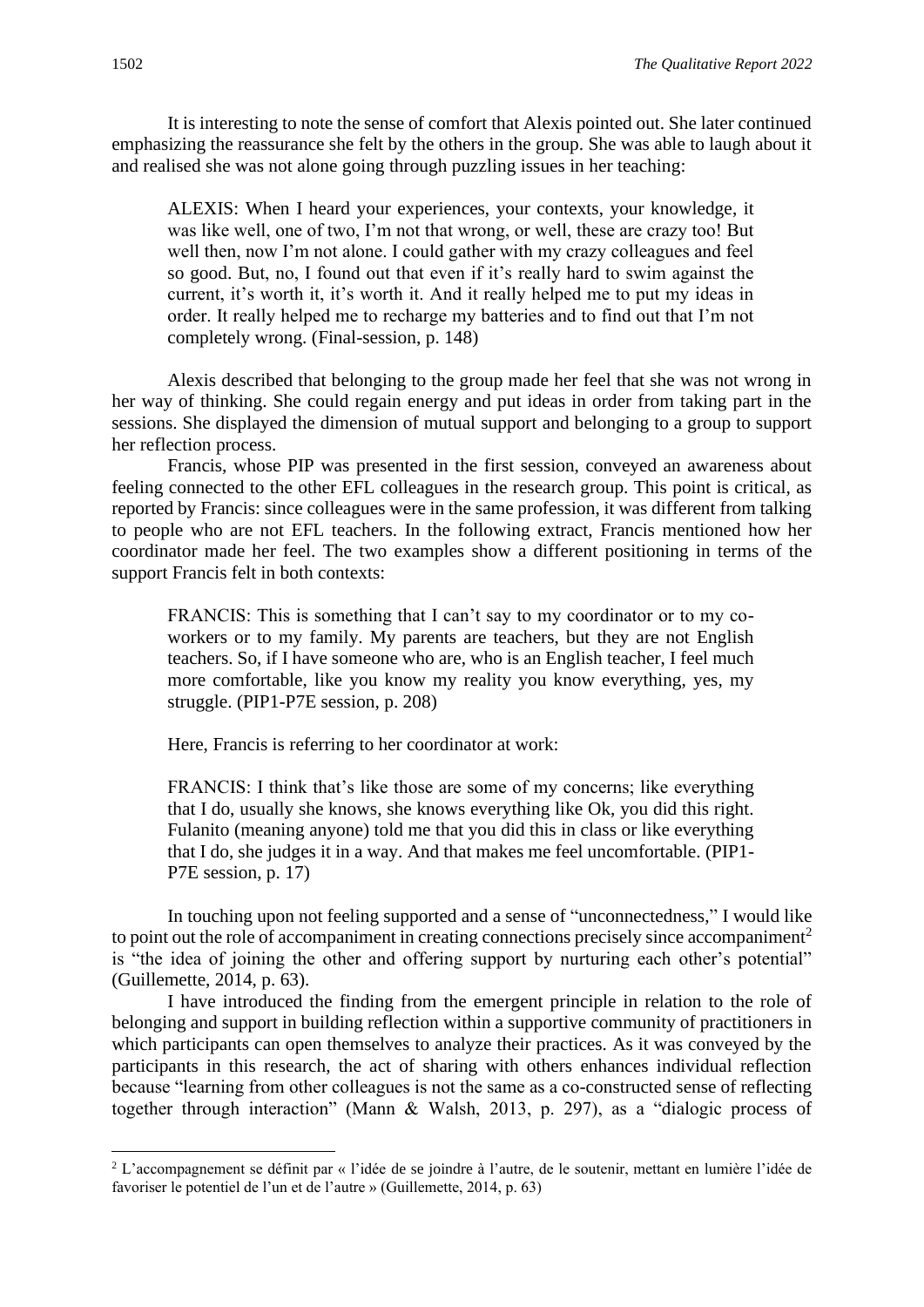collaborative reflection" (p. 297). The findings from the participants' contributions emphasized the importance of becoming involved in an aural discourse with others through collaborative processes to promote self-development.

#### **Discussion**

In terms of what was previously known and not known about the focus of this research, the findings show that the CAM was an effective tool to provide a space and time for a collective forum that supported RP with EFL teachers in this Mexican context. As aforementioned, this accompaniment model had not been previously used to work with EFL teachers anywhere, let alone in Mexico. Moreover, this study allowed Guillemette's (2014, 2017, 2021) model to be implemented and documented for the first time in Mexico.

The limitations of this study were few. The implementation of this model had not, thus far, been applied to other Mexican research contexts. It is critical to keep in mind that participants need to fully commit and engage in reflecting on their professional lives in any enactment of the CAM. The novelty of the process, which gives a voice equally to each participant, the rigorous ethical rules, and the set structure made the participants feel somewhat awkward about intervening at first. Breaking away from expectations of hierarchical positions, where the expert in charge is supposed to regulate all the knowledge, and the participants are not given valuable roles and spaces to contribute with content knowledge, should become a priority in professional development in Mexico. Working from bottom-up approaches instead of top-down models should become more available in teacher development programs in Mexico.

The large quantity and the quality of the data gathered in this process do not allow me to present and cover everything. Because of the nature of AR and the fact that it deals with human beings, the reproducibility of the results cannot be assumed. The goal is not to generalize the results but to understand social phenomena by focusing on change and action within the research context. Describing possible transfers of the results can usually be done, but it is not the objective in AR. As interpretative scientists, AR researchers must focus on understanding the studied phenomenon holistically and comprehensively to analyze human behavior objectively.

When studying human conduct and meaning making, the aim is to produce new knowledge about people's practices and how these practices show observable evidence and outcomes. Generating results can be done by reproducing the same types of studies and seeing whether observable results are reproduced. One must leave subjectivity outside to take an objective stance to comprehend the observed phenomenon. In AR, the goal is not to measure or find one truth but to better understand the object of study and its conduct. Human studies are complex because people are complex and ever-changing, which is the reason why it is not possible to generate generalizable or transferable results. Many variables and factors interplay in producing human behaviors, but this does not prevent the possibility of reaching conclusions. It only makes it more a challenging and worthwhile exercise. The AR researcher must participate positively in co-constructing with others in bringing change and at the same time take on an objective position when collecting data and evaluating the results of the investigation throughout the development of an inquiry. One needs to have the capacity to stay neutral and take a meta-posture to understand the data better.

This research's theoretical and practical implications are essential for researchers and instructors working with pre- and in-service EFL teachers in Mexico. The purpose of collective accompaniment is to guide and support teachers during RP in an open, caring, benevolent, nonjudgemental setting, creating trust and respect between the participants for reflection to emerge. The direct value was to support EFL teachers who had completed or almost completed the LEI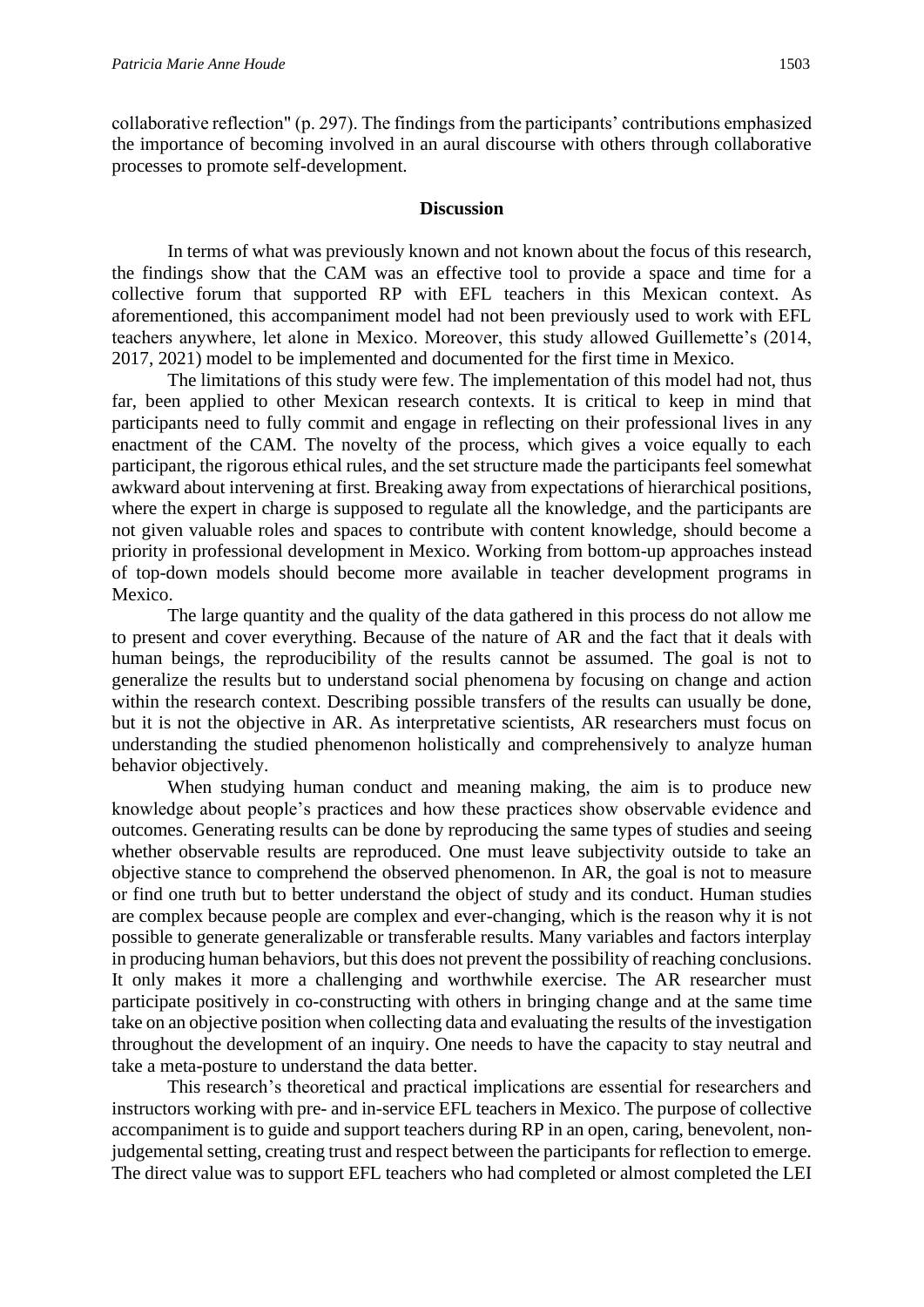program in teaching EFL at a public university in Central Mexico and were looking for ways to enhance their practice. The collective accompaniment, along with the tools of questioning, listening, and offering feedback, served to support RP, develop effective action plans, and improve ESL teaching practices in Mexico.

The findings could have implications for EFL teaching and learning programs and in EFL teaching education programs in Mexico and beyond. The expected value or benefits of the research will be to continue providing support to EFL teachers who were looking for ways to enhance their EFL teaching practice through collective reflection in future research projects. I hope that this study will bring beneficial results for the development of collaborative RP in our EFL teaching contexts, as well as contribute to the adjustment of EFL teaching practices with practitioners in Mexico.

Guillemette's (2014, 2017, 2021) CAM provided a catalyst to support novice and more experienced teachers, offering them a forum, a voice, and a "set space in a set time" for analyzing teaching practices along with EFL colleagues in nearby areas. As seen in previous research accounts, the "approach and questioning techniques used during this research process serves to support RP, develop effective teaching, and improve ESL teaching practices in Mexico" (Houde & Richter, 2018, p. 327). Thus, this reflective model offers a vehicle for EFL teachers to analyze and adjust their teaching practices and focus on their professional development needs from a bottom-up approach. It is worth mentioning that the CAM is innovative to analyze RP in EFL teaching contexts, contributing a new avenue for reflecting on practices in the fields of language teaching and applied linguistics. It is hoped that this form of collaborative RP will keep developing to grant professionals the opportunity to work together towards bettering EFL teaching. Guillemette and Simon (2014) have argued that accompanying practices appear as a sign of our times, especially in response to the feeling of isolation in a world in constant *mouvance*. In situations where RP can be carried out "in community with others, the learner will broaden his or her understanding of an experience beyond where it might go in isolation" (Rodgers, 2002, p. 863).

This study presented the importance of engaging in oral discourse with others to promote self-development in a "dialogic process of collaborative reflection" (Mann & Walsh, 2013, p. 297). As illustrated, reflection through accompaniment offers a way to compensate for the lack of time and the feeling of isolation experienced by EFL teachers in their local professional context in Central Mexico. In line with Richter (2014), since RP does not seem to be valued as an "essential tool" for EFL teachers in the context where the present research took place, perhaps collective accompaniment can serve to develop RP innovatively. Mann and Walsh (2013) argue that the act of sharing with others enhances individual reflection because "learning from other colleagues is not the same as a co-constructed sense of reflecting together through interaction" (p. 297). As revealed in this investigation, dialogic interactions can generate a "depth of introspection" and bring a "sense of togetherness" and "belonging," supporting the emergence of reflection, collegiality, and mutual support with EFL teaching practitioners.

#### **References**

- Anadón, M., & Savoie-Zajc, L. (2007). La recherche-action dans certains pays anglo-saxons et latino-américains. In M. Anadón (Ed.), *La recherche participati ve: Multiples regards* (pp. 11-28). Presses de l'Université du Québec.<https://muse.jhu.edu/book/20109>
- Banegas, D. L., Pavese, A., Velázquez, A., & Vélez, S. M. (2013). Teacher professional development through collaborative action research: Impact on foreign English language teaching and learning. *Educational Action Research, 21*(2), 185-201. <https://doi.org/10.1080/09650792.2013.789717>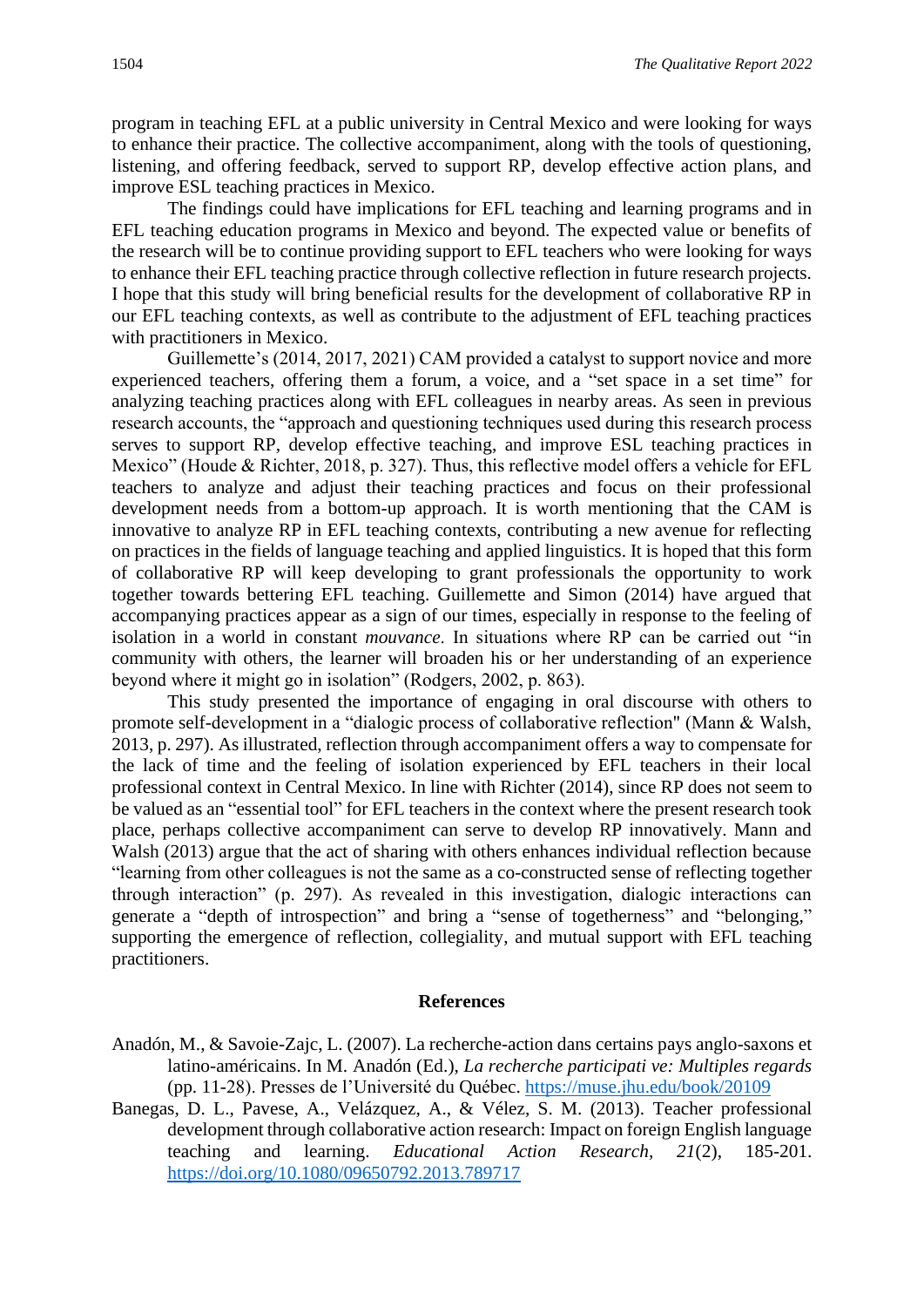- Burhan-Horasanlı, E., & Ortaçtepe, D. (2016). Reflective practice-oriented online discussions: A study on EFL teachers' reflection-on, in and for-action. *Teaching and Teacher Education*, *59*, 372-382.<https://doi.org/10.1016/j.tate.2016.07.002>
- Charlier, É., Beckers, J., Boucenna, S., Biemar, S., François, N., & Leroy, C. (2013). *Comment soutenir la démarche réflexive?: Outils et grilles d'analyse des pratiques*. De Boeck. [https://researchportal.unamur.be/en/publications/comment-soutenir-la](https://researchportal.unamur.be/en/publications/comment-soutenir-la-d%C3%A9marche-r%C3%A9flexive-outils-et-grilles-danalyse)[d%C3%A9marche-r%C3%A9flexive-outils-et-grilles-danalyse](https://researchportal.unamur.be/en/publications/comment-soutenir-la-d%C3%A9marche-r%C3%A9flexive-outils-et-grilles-danalyse)
- Dewey, J. (1910). *How we think.* D.C. Heath.<http://hdl.handle.net/20.500.12090/168>
- Dzay Chulim, F. (2015). *Pre-service teachers reflecting on their teaching practice: An action research study in a Mexican context* [Unpublished doctoral dissertation]. University of Warwick. [http://wrap.warwick.ac.uk/77716/.](http://wrap.warwick.ac.uk/77716/)
- Dzay Chulim, F. F., & Mann, S. J. (2017). Collaborative and dialogic reflection in second language teacher education. *European Journal of Applied Linguistics and TEFL, 6*(2), 122-144.<https://core.ac.uk/download/pdf/187719322.pdf>
- Farrell, T. S. C. (2013). *Reflective practice in ESL teacher development groups: From practices principles.* Palgrave Macmillan. <https://link.springer.com/book/10.1057%2F9781137317193>
- Farrell, T. S. (2014). *Promoting teacher reflection in second language education: A framework for TESOL professionals*. Routledge. [https://www.taylorfrancis.com/books/mono/10.4324/9781315775401/promoting](https://www.taylorfrancis.com/books/mono/10.4324/9781315775401/promoting-teacher-reflection-second-language-education-thomas-farrell)[teacher-reflection-second-language-education-thomas-farrell](https://www.taylorfrancis.com/books/mono/10.4324/9781315775401/promoting-teacher-reflection-second-language-education-thomas-farrell)
- Farrell, T. S. C. (2016a). Anniversary article: The practices of encouraging TESOL teachers to engage in reflective practice: An appraisal of recent research contributions. *Language Teaching Research, 20*(2)*,* 223-247.<https://doi.org/10.1177/1362168815617335>
- Farrell, T. S. C. (2016b). *From trainee to teacher: Reflective practice for novice teachers.* Equinox.<https://www.equinoxpub.com/home/from-trainee-to-teacher/>
- Godínez Martínez, J. M. (2018). How effective is collaborative reflective practice in enabling cognitive transformation in English language teachers? *Reflective Practice*, *19*(4), 427- 446.<https://doi.org/10.1080/14623943.2018.1479688>
- Godínez Martínez, J. M. (2021). Action research and collaborative reflective practice in English language teaching. *Reflective Practice*, *23*(1), 1-15. <https://doi.org/10.1080/14623943.2021.1982688>
- Gremion, C., & Coen, P. F. (2016). De l'influence du contrôle dans les dispositifs d'accompagnement. *Évaluer: Journal International de Recherche en Education et Formation (e-JIREF), 1*(3), 11-27*.* <https://doc.rero.ch/record/258054>
- Guillemette, S. (2011). *Étude de l'ajustement de pratiques vers une gestion différenciée de l'activité éducative par des directions d'établissement: Expérimentation d'un modèle d'accompagnement collectif* (Unpublished doctoral dissertation). Université de Sherbrooke.<https://savoirs.usherbrooke.ca/handle/11143/961>
- Guillemette, S. (2014). *Une gestion différenciée de l'activité éducative en milieu scolaire; Ajustement de pratique: Modèle d'accompagnement collectif auprès de chefs ou de directions d'établissement scolaire.* Presses Académiques Francophones.
- Guillemette, S. (2017). Modalités pour le démarrage d'une démarche d'analyse de pratique et de réflexivité selon une perspective de bienveillance*. Revue de l'Analyse de Pratiques Professionnelles, 10,* 119-132.<https://www.analysedepratique.org/?p=2452>
- Guillemette, S. (2021). *Accompagner l'émergence de projets d'établissements apprenants dans le cadre de démarches de recherche-action*. Éditions JFD. [https://www.editionsjfd.com/en/shop/accompagner-lemergence-de-projets](https://www.editionsjfd.com/en/shop/accompagner-lemergence-de-projets-detablissements-apprenants-dans-le-cadre-de-demarches-de-recherche-action-11095)[detablissements-apprenants-dans-le-cadre-de-demarches-de-recherche-action-11095](https://www.editionsjfd.com/en/shop/accompagner-lemergence-de-projets-detablissements-apprenants-dans-le-cadre-de-demarches-de-recherche-action-11095)
- Guillemette, S., & Monette, K. (2019). Le questionnement pour soutenir le passage de la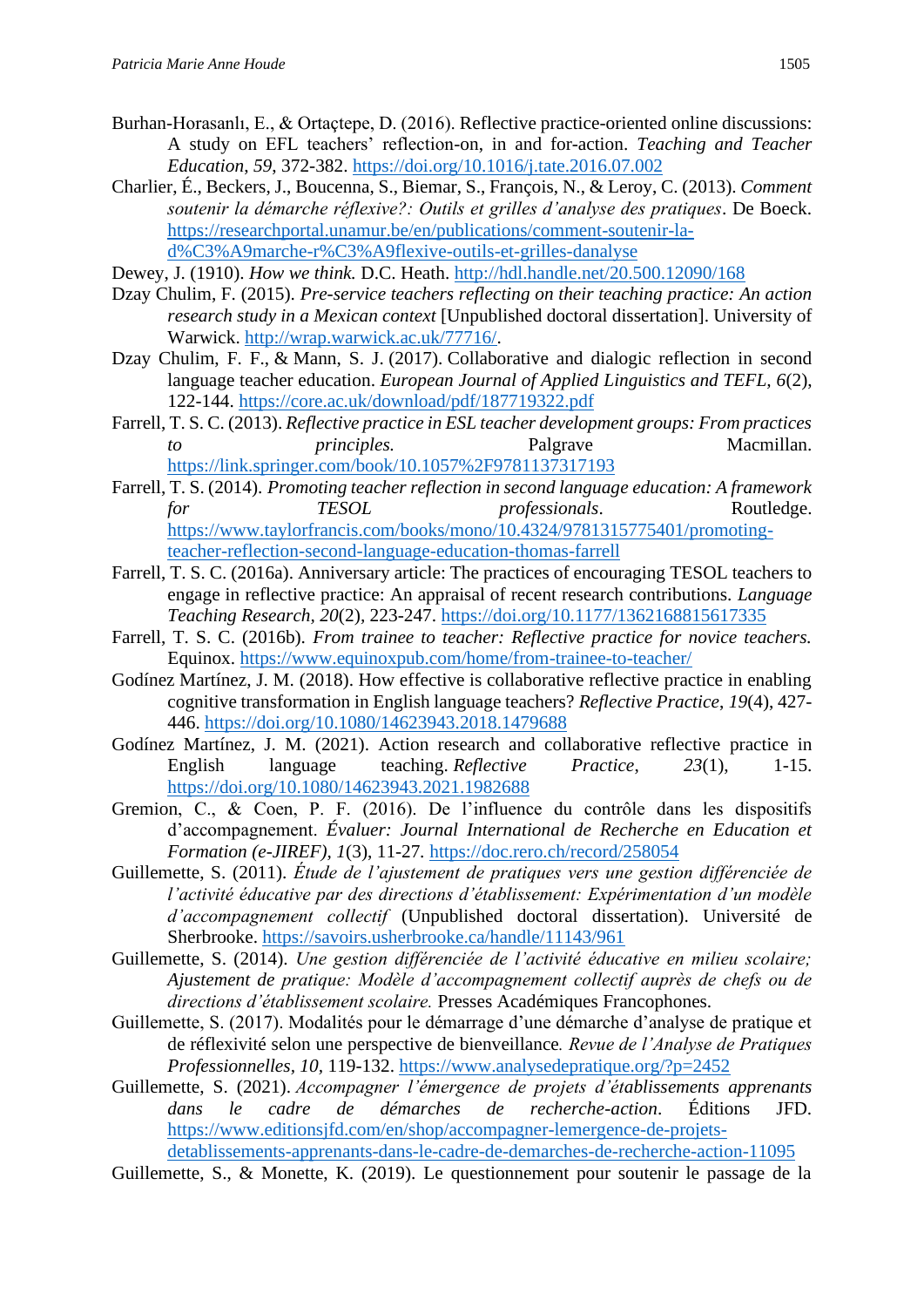réflexion à la réflexivité. *Revue Éducation Formation CRIPFPE, 27*(2), 32-44. <http://dx.doi.org/10.18162/fp.2019.493>

- Guillemette, S., Morin, F., & Simon, L. (2015). Une démarche de questionnement pour une gestion différenciée de l'activité éducative. *Formation et Profession*, *23*(3), 45-56. <http://dx.doi.org/10.18162/fp.2015.278>
- Guillemette, S., & Simon, L. (2014). Dispositifs d'un modèle d'accompagnement collectif qui guident la réflexivité chez des directions d'établissement en milieu scolaire. *Revue de l'Analyse de Pratiques Professionnelles, 3,* 13-27. <https://www.analysedepratique.org/?p=1223>
- Guillemette, S., & Tardif, N. (2016). *Matériel du cours GED 861- Projet de gestion en éducation: Optimisation des activités éducatives et pédagogiques.* Université de Sherbrooke.<https://moodle.usherbrooke.ca/course/info.php?id=2372>
- Hall, P., & Simeral, A. (2015). *Teach, reflect, learn: Building your capacity for success in the classroom*. ASCD.
- Hatton, N., & Smith, D. (1995). Reflection in teacher education: Towards definition and implementation. *Teaching and Teacher Education, 11*(1), 33-49. [https://doi.org/10.1016/0742-051X\(94\)00012-U](https://doi.org/10.1016/0742-051X(94)00012-U)
- Hobbs, V. (2007). Faking it or hating it: can reflective practice be forced? *Reflective Practice, 8*(3), 405-417.<https://doi.org/10.1080/14623940701425063>
- Houde, P. (2019). *Reflective practice for professional development via a collective accompaniment model: Transforming English as a foreign language teaching with BA in Teaching English to Speakers of Other Languages professionals in Mexico* [Unpublished doctoral dissertation]. McGill University. <https://escholarship.mcgill.ca/concern/theses/x633f361n>
- Houde, P. M. A., & Richter, K. G. (2018). Collective accompaniment for reflective practice with TESOL teachers in Mexico. In M. D. Perales Escudero & F. Dzay Chulim (Eds.), *Estudios en lenguas modernas: Docencia, investigación, traducción* (pp. 315-332). Universidad de Quintana Roo. [http://fel.uqroo.mx/publicaciones/estudios-lenguas](http://fel.uqroo.mx/publicaciones/estudios-lenguas-modernas.pdf)[modernas.pdf](http://fel.uqroo.mx/publicaciones/estudios-lenguas-modernas.pdf)
- Houde, P. M. A., & Guillemette, S. (2020). L'accompagnement selon une démarche réflexive sur-dans-pour la pratique tel que vécu par trois types d'acteurs. *McGill Journal of Education/Revue des Sciences de L'éducation de McGill, 55*(2), 285-304. <https://doi.org/10.7202/1077969ar>
- Kissau, S. P., & King, E. T. (2015). Peer mentoring second language teachers: A mutually beneficial experience? *Foreign Language Annals, 48*(1), 143-160. <https://doi.org/10.1111/flan.12121>
- Kuckartz, U. (2014). *Qualitative text analysis: A guide to methods, practice & using software.* Sage.
- Kumaravadivelu, B. (2012). *Language teacher education for a global society: A modular model for knowing, analysing, recognizing, doing, and seeing.* Routledge. <https://doi.org/10.4324/9780203832530>
- Lafortune, L., & Deaudelin, C. (2001). Accompagnement socioconstructiviste: Pour s'approprier une réforme en éducation. Presses de l'Université du Québec. <https://muse.jhu.edu/book/20035>
- Lafortune, L. Lepage, C., & Aitken, A. (2009)*. Guide for accompanying change*. Presses de l'Université du Québec.

[http://extranet.puq.ca/media/produits/documents/1761\\_9782760522169.pdf](http://extranet.puq.ca/media/produits/documents/1761_9782760522169.pdf)

Lafortune, L., Lepage C., Persechino F., & Aitken A. (2009). *Professional competencies for accompanying change: A frame of reference.* Presses de l'Université du Québec. <https://muse.jhu.edu/book/15556>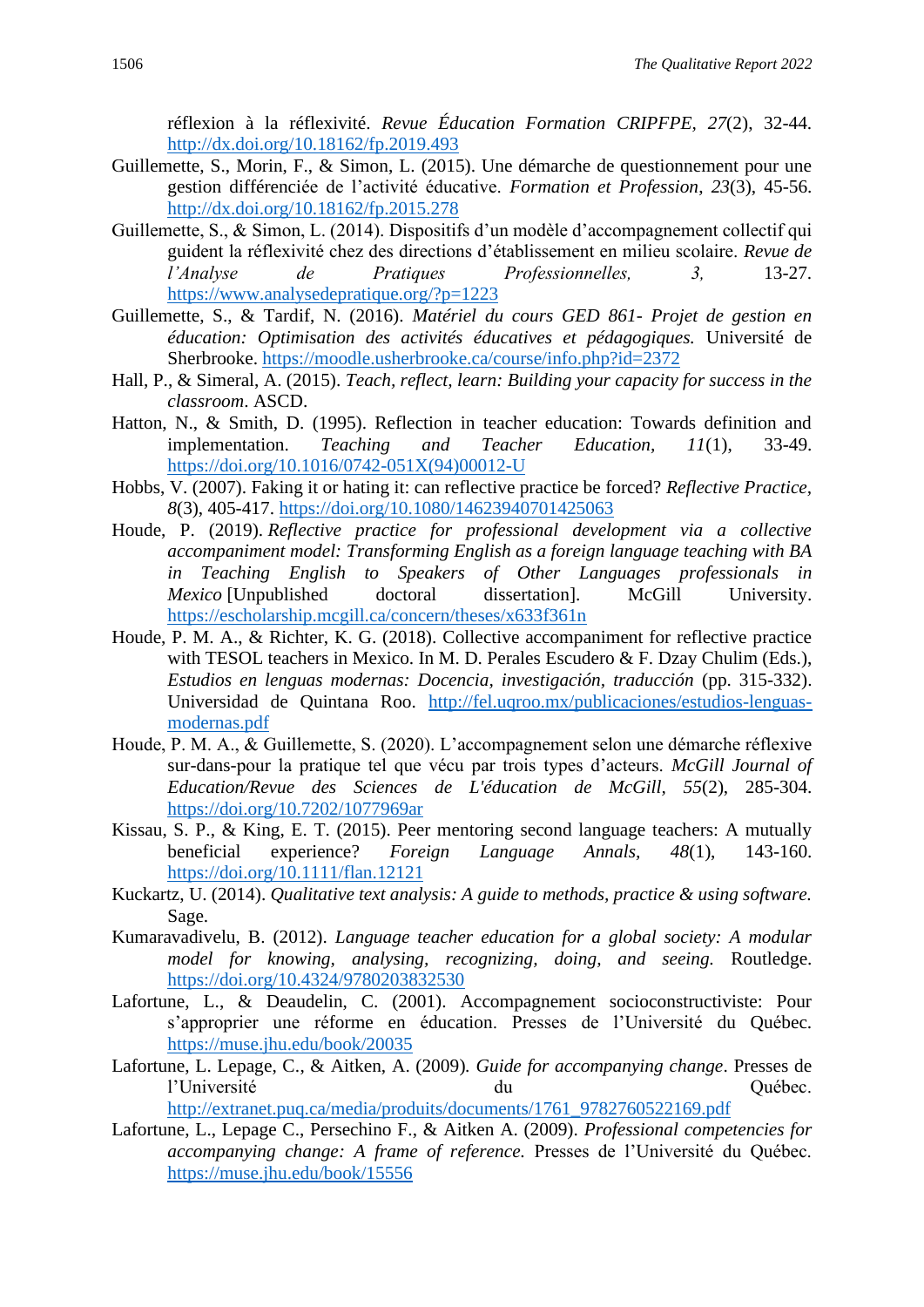- Lafortune, L., Lepage, C., Persechino, F., Bélanger, K., & Aitken, A. (2009). *Professional accompaniment model for change: For innovative leadership.* Presses de l'Université du Québec.<https://muse.jhu.edu/book/15332>
- Lafortune, L., & Martin, D. (2004). L'accompagnement: processus de coconstruction et culture pédagogique. In M. L'Hostie & L. P. Boucher (Eds.), *L'accompagnement en éducation*. *Un soutien au renouvellement des pratiques* (pp. 47-62). Presses de l'Université du Québec.<https://eduq.info/xmlui/handle/11515/16930>
- Lewin, K. (1946). Action research and minority problems. *Journal of Social Issues*, *2*(4), 34- 46.<https://doi.org/10.1111/j.1540-4560.1946.tb02295.x>
- Mann, S., & Walsh, S. (2013). RP or 'RIP': A critical perspective on reflective practice. *Applied Linguistics Review, 4*(2), 291-315[. https://doi.org/10.1515/applirev-2013-0013](https://doi.org/10.1515/applirev-2013-0013)
- Mann, S., & Walsh, S. (2015). Reflective dimensions of CDP: Supporting self-evaluation and peer evaluation. In A. Howard & H. Donaghue (Eds.), *Teacher evaluation in second language education* (pp. 17-33). Bloomsbury. <http://shura.shu.ac.uk/id/eprint/10214>
- Mann, S., & Walsh, S. (2017). *Reflective practice in English language teaching: Researchbased principles and practices.* Routledge. <https://doi.org/10.4324/9781315733395>
- McTighe, J., & Wiggins, G. P. (2013). *Essential questions: Opening doors to student understanding.* Association for Supervision and Curriculum Development. [https://www.worldcat.org/title/essential-questions-opening-doors-to-student](https://www.worldcat.org/title/essential-questions-opening-doors-to-student-understanding/oclc/843880898)[understanding/oclc/843880898](https://www.worldcat.org/title/essential-questions-opening-doors-to-student-understanding/oclc/843880898)
- Mercado, L. A., & Baecher, L. (2014). Video-based self-observation as a component of developmental teacher evaluation. *Global Education Review, 1*(3), 63-77. <https://eric.ed.gov/?id=EJ1055171>
- Paillé, P., & Mucchielli, A. (2016). *L'analyse qualitative en sciences humaines et sociales*. Armand Colin.
- Pallascio, R., & Lafortune, L. (2000). *Pour une pensée réflexive en éducation.* Presses de l'Université du Québec.<https://eduq.info/xmlui/handle/11515/32822>
- Paul, M. (2015). L'accompagnement: De la notion au concept. *Education Permanente, 205,* 21-29. [http://www.education](http://www.education-permanente.fr/public/articles/articles.php?id_revue=1736)[permanente.fr/public/articles/articles.php?id\\_revue=1736](http://www.education-permanente.fr/public/articles/articles.php?id_revue=1736)
- Reason, P., & Bradbury, H. (2008). *The SAGE handbook of action research: Participative inquiry and practice.* Sage.<https://doi.org/10.1080/1743727X.2014.937521>
- Richards, J. C., & Farrell, T. S. C. (2005). *Professional development for language teachers: Strategies for teacher learning.* Cambridge University Press. <https://doi.org/10.1017/CBO9780511667237>
- Richter, K. G. (2014). *Second language teacher education: The development of pre-service teacher cognitions about the characteristics and practices of effective ESL instructors* [Unpublished doctoral dissertation]. University of Memphis. [https://www.proquest.com/docview/1650249607/previewPDF/66EAE668D55B4058P](https://www.proquest.com/docview/1650249607/previewPDF/66EAE668D55B4058PQ/1?accountid=13835) [Q/1?accountid=13835](https://www.proquest.com/docview/1650249607/previewPDF/66EAE668D55B4058PQ/1?accountid=13835)
- Rodgers, C. (2002). Defining reflection: Another look at John Dewey and reflective thinking. *Teachers College Record, 104*(4), 842-66. <https://eric.ed.gov/?id=EJ651409>
- Roux, R., & Mendoza Valladares, J. L. (2014). Professional development of Mexican secondary EFL teachers: Views and willingness to engage in classroom research. *English Language Teaching, 7*(9), 21-27.<https://eric.ed.gov/?id=EJ1075901>
- Saldaña, J. (2016). *The coding manual for qualitative researchers.* Sage.
- Schön, D. A. (1983). *The reflective practitioner: How professionals think in action.* Basic Books.
- Stringer, E. T. (2014). *Action research*. Sage. [https://www.worldcat.org/title/action](https://www.worldcat.org/title/action-research/oclc/842322985)[research/oclc/842322985](https://www.worldcat.org/title/action-research/oclc/842322985)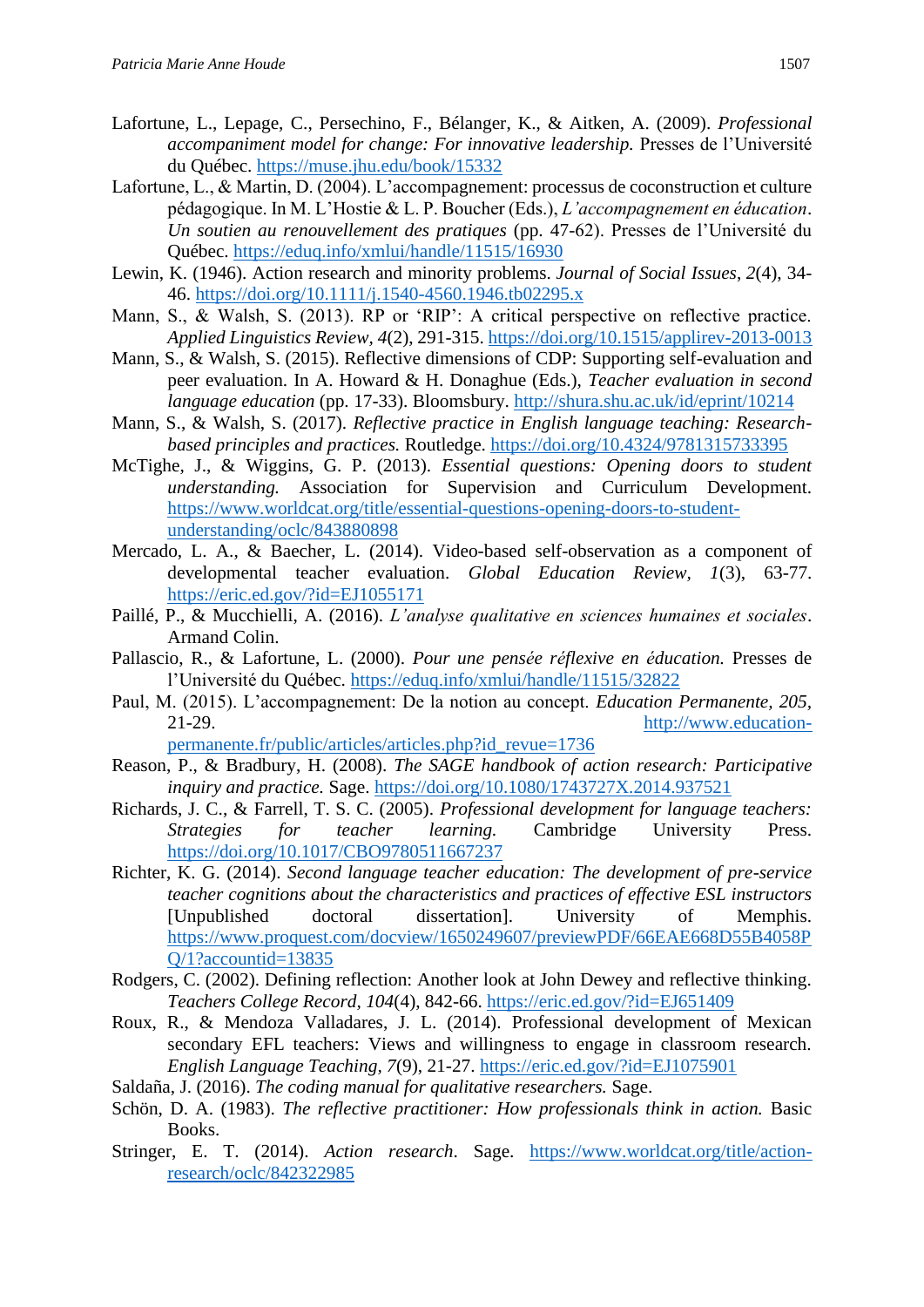- Teddlie, C., & Tashakkori, A. (2009). *Foundations of mixed methods research: Integrating quantitative and qualitative approaches in the social and behavioral sciences.* Sage.
- Vygotskiĭ, L. S. (1978). *Mind in society: The development of higher psychological processes.*  Harvard University Press.<https://home.fau.edu/musgrove/web/vygotsky1978.pdf>
- Walsh, S., & Mann, S. (2015). Doing reflective practice: A data-led way forward. *ELT Journal, 69*(4), 351-362.<https://doi.org/10.1093/elt/ccv018>
- Walsh, S., & Mann, S. (Eds.). (2019). *The Routledge handbook of English language teacher education*. Routledge.

<https://www.routledgehandbooks.com/doi/10.4324/9781315659824-4>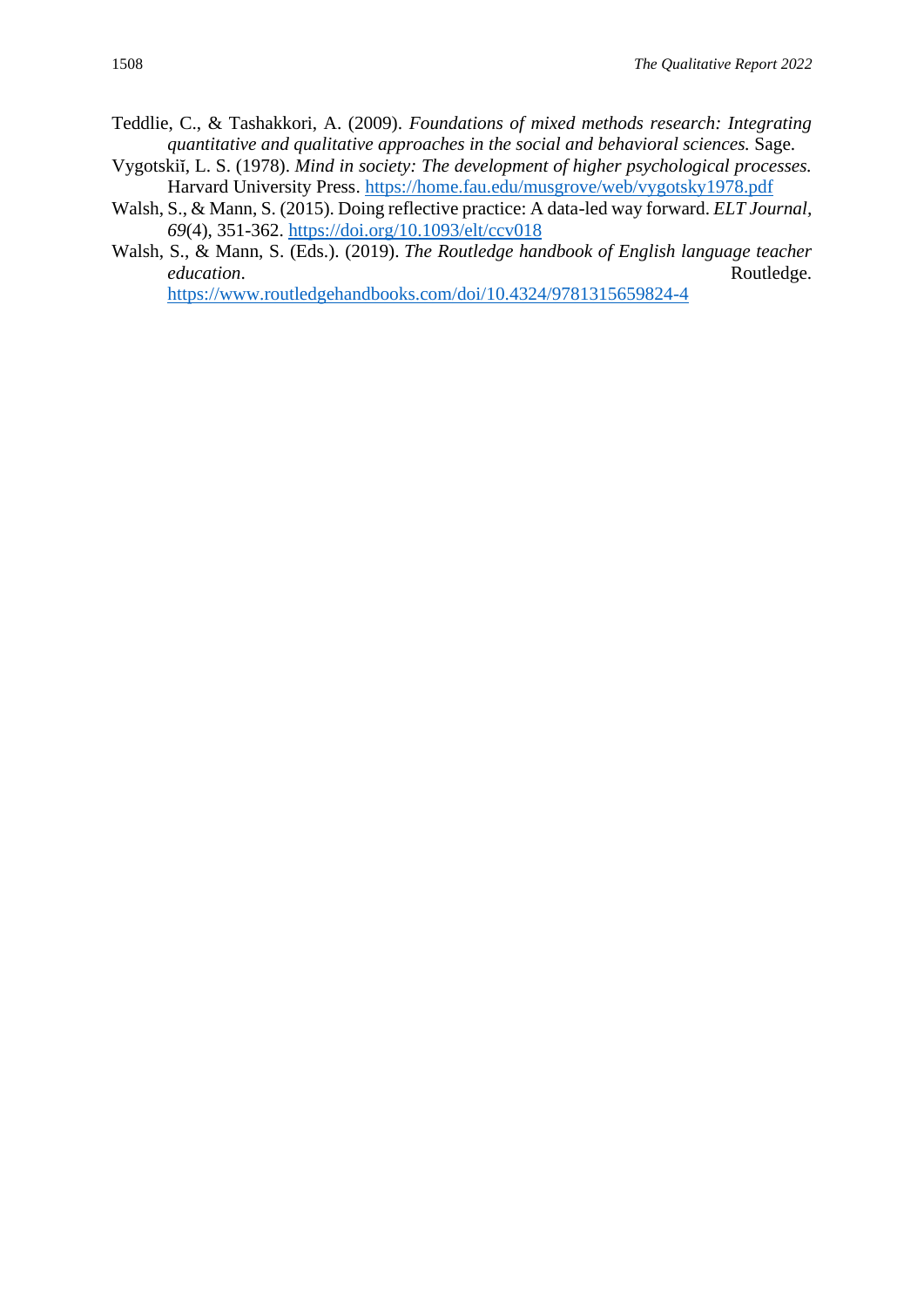# **Appendix A**

The Collective Accompaniment Model follows this sequence:

| 1. PREPARATION PHASE: Set Context                                                                                        |
|--------------------------------------------------------------------------------------------------------------------------|
| Group gathering - regrouping - connecting<br>$\circ$                                                                     |
| Revisit rules $\&$ ethics: confidentiality – respect<br>$\circ$                                                          |
| nonjudgement                                                                                                             |
| REALIZATION PHASE: Professional Intervention Project (PIP)<br>2.                                                         |
| Axis 1: Question & Observe $(10-12 \text{ min})$ - description of the                                                    |
| situation                                                                                                                |
| Present the situation: one participant – active listening<br>$\circ$                                                     |
| Ask questions to understand the context (technical<br>$\circ$                                                            |
| questions)                                                                                                               |
| Synthesize information & verify shared understanding<br>$\circ$                                                          |
| o Precise intention of analysis                                                                                          |
| Axis 2: Analyze & Reflect - no suggestions or solutions                                                                  |
| offered                                                                                                                  |
|                                                                                                                          |
| Ask questions for analyzing (open & nonjudgmental questions)<br>$\circ$                                                  |
| Set hypotheses and understanding<br>O                                                                                    |
| Sustain reflection with theoretical concepts<br>O                                                                        |
| Clarify comprehension (open & nonjudgmental questions)<br>$\circ$                                                        |
| Synthesize plausible actions<br>$\circ$                                                                                  |
| Axis 3: Plan of Action - steps until the following session                                                               |
| Choose the steps for action<br>$\circ$                                                                                   |
| o Establish an action research plan                                                                                      |
| Axis 4: Experiment, Implement & Adjust - unfolding between                                                               |
| sessions                                                                                                                 |
| Teaching practise between sessions – new posture<br>$\circ$                                                              |
| 3. INTROSPECTION & INTEGRATION PHASE: Awareness level II                                                                 |
| Collective open reflection to bring closure<br>$\circ$<br>Individual reflections (written individual reports)<br>$\circ$ |

Adapted and translated from Guillemette 2021, figure 20, p. 87.